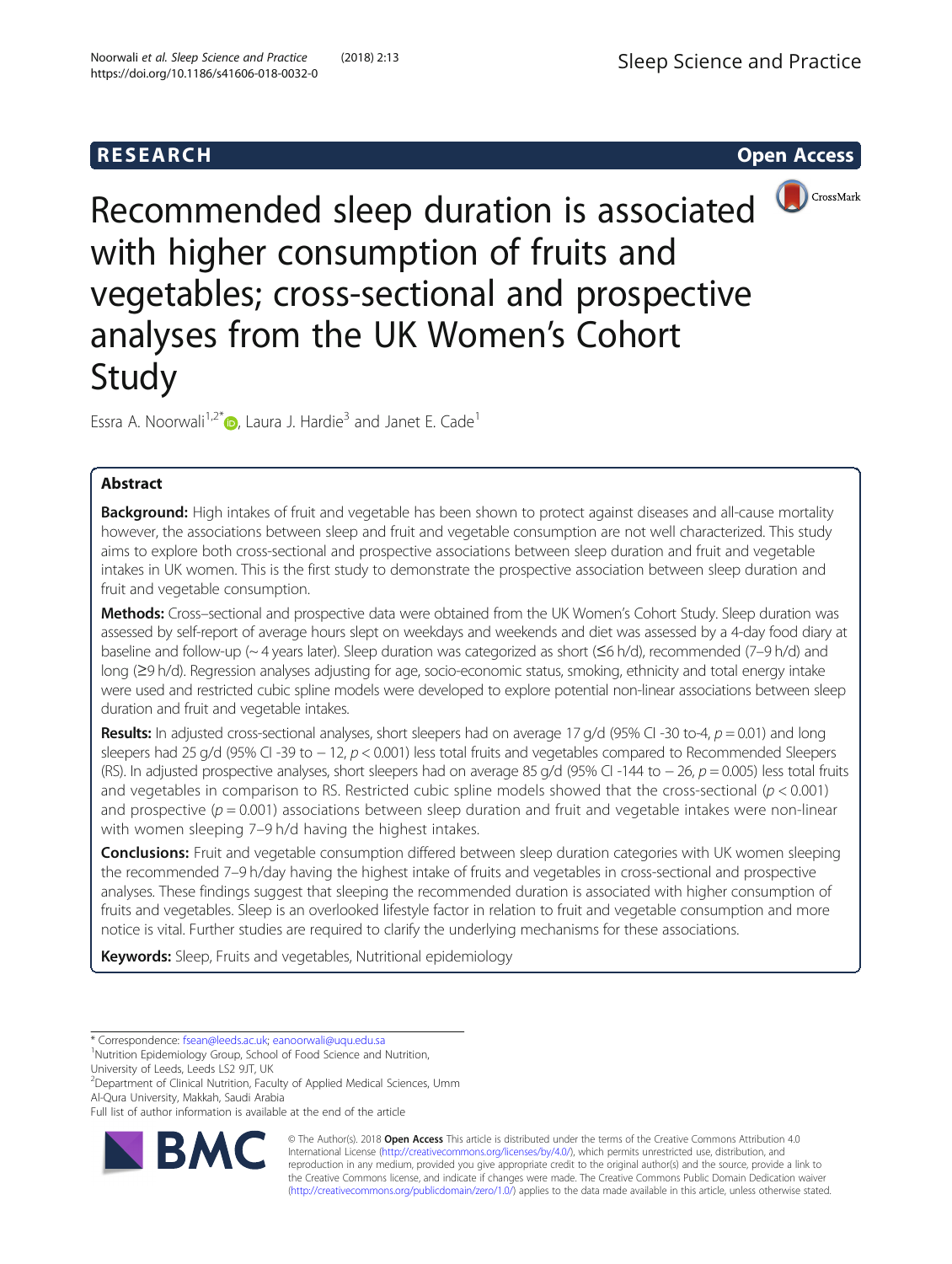# Background

Increased consumption of fruits and vegetables protect against diabetes (Muraki et al. [2013](#page-13-0)), coronary heart disease (He et al. [2007](#page-12-0)), stroke (Dauchet et al. [2005;](#page-12-0) He et al. [2006;](#page-12-0) Hu et al. [2014](#page-12-0)) and some cancers (World Cancer Research Fund/American Insitute for Cancer Research [2007](#page-13-0)) . The World Health Organization recommends consuming 400 g or more of fruits and vegetables per day to improve overall health and reduce the risk of chronic diseases (WHO [2003](#page-13-0)). Recent evidence from a dose-response meta-analysis of prospective studies suggest that the consumption of 800 g per day (10 portions per day) of fruits and vegetables are associated with lower risks of cardiovascular disease, cancer and all-cause mortality (Aune et al. [2016\)](#page-12-0). Despite these studies, fruit and vegetable consumption remain below the recommended levels (5 portions per day) in the UK (National Diet and Nutrition Survey Results [2014](#page-13-0); National Diet and Nutrition Survey Results [2018](#page-13-0)) and a substantial burden of disease globally is attributable to low consumption (Aune et al [2016](#page-12-0)). Consequently, identifying lifestyle factors, which may influence fruit and vegetable intakes, is a public health priority.

Epidemiological studies have shown that short sleep duration is associated with hypertension (Stranges et al. [2010\)](#page-13-0), type 2 diabetes (Chaput et al. [2007\)](#page-12-0), cardiovascular disease (Cappuccio et al. [2011](#page-12-0)) all-cause mortality (Cappuccio et al.  $2010$ ; Yin et al.  $2017$ ) and a 45% increased risk of obesity compared to normal sleep duration (Wu et al. [2014\)](#page-13-0). These associations may be mediated through changes in dietary intake including fruits and vegetables (Dashti et al. [2015a\)](#page-12-0). Several studies have explored the relationship between sleep duration and/or quality and dietary intake in children (Westerlund et al. [2009;](#page-13-0) Moreira et al. [2010](#page-13-0); Shi et al. [2010\)](#page-13-0) and adolescents (Garaulet et al. [2011](#page-12-0); Golley et al. [2013;](#page-12-0) Beebe et al. [2013;](#page-12-0) Kruger et al. [2014\)](#page-12-0). Shorter sleep duration was associated with higher consumption of energy-rich foods than nutrient dense foods which were fruits and vegetables measured by a food frequency questionnaire in 10–11 years old children (Westerlund et al. [2009\)](#page-13-0). Similarly, longer sleep duration were positively associated with dietary patterns that included fruits and vegetables in Portuguese children aged 5–10 years old (Moreira et al. [2010\)](#page-13-0). In European adolescents, short sleepers (< 8 h/d) consumed less fruits and vegetables compared to those who slept  $\geq 8$  h/d (Garaulet et al. [2011\)](#page-12-0). Using cross-sectional data from the National Longitudinal Study of Adolescent Health ( $n = 13,284$ ), short sleep duration (< 7 h/night) was associated with reduced odds of fruit and vegetable consumption compared with the recommended sleep duration (> 8 h/night) (OR 0·66, P < 0·001) (Kruger et al. [2014](#page-12-0)).

However, this relationship is different in adults due to dissimilar sleep requirements (Hirshkowitz et al. [2015](#page-12-0)). Few studies explored the relationship between sleep measures and fruit and vegetable intakes in adults (Adams and Colner [2008](#page-11-0); Imaki et al. [2002;](#page-12-0) Tu et al. [2012](#page-13-0)) and no prospective study has been done to assess this association. In a retrospective study design, it has been reported that increased hours of sleep in American college students was a significant predictor for higher intakes of fruit and vegetable (Adams and Colner [2008](#page-11-0)). In a study involving 2000 Japanese workers, short sleepers  $(< 6 h)$  consumed fewer vegetables than those sleeping 6–9 h assessed by a dietary habit questionnaire (Imaki et al. [2002\)](#page-12-0). Similar associations were identified in Chinese women from the Shanghai Women's Health Study (Tu et al. [2012](#page-13-0)) that assessed diet using a Food Frequency Questionnaire; in young female adults from Iran measured diet quality indices (Haghighatdoost et al. [2012](#page-12-0)); and in US adults that assessed fruit and vegetable consumption by average daily servings over the past month (Stamatakis and Brownson [2008](#page-13-0)). The previous studies have shown that sleep duration is associated with dietary intakes and may play an important role in the mediation of association between sleep and health among adults (St-Onge et al. [2018](#page-13-0)). Therefore, there is a need for more studies to assess the longitudinal associations between sleep duration and fruit and vegetable intakes using detailed dietary data (Dashti et al. [2015a](#page-12-0); Frank et al. [2017](#page-12-0)).

The associations between sleep and dietary intake may be due to multifactorial mechanisms (Knutson et al. [2007](#page-12-0); Patel and Hu [2008;](#page-13-0) Chaput [2014](#page-12-0); Lundahl and Nelson [2015\)](#page-13-0). These mechanisms include changes in appetite-related hormones ghrelin and leptin (Lundahl and Nelson [2015](#page-13-0)) due to lack/disrupted sleep that may increase the preference for energy-dense foods (Chaput [2014](#page-12-0)) leading to potentially lower intakes of fruit and vegetable. Experimental studies suggest that sleep restriction enhances hedonic stimulus processing in the brain and alters brain connectivity leading to food reward, food craving and affecting food decisions (St-Onge et al. [2014\)](#page-13-0). The enhanced reward mechanism may mediate energy-dense food consumption leading to lower intakes of fruit and vegetable. These mechanisms have long-term effects on dietary intake (Frank et al. [2017](#page-12-0)) which contribute to weight-related outcomes, obesity (Wu et al. [2014\)](#page-13-0) and other risk factors for the development of chronic diseases such as type 2 diabetes (Chaput et al. [2007](#page-12-0)) and cardiovascular disease (Cappuccio et al. [2011](#page-12-0)). Thus, exploring the prospective associations between sleep measures and fruit and vegetable intakes is essential.

Therefore, this study aims to explore both cross-sectional and prospective associations between sleep duration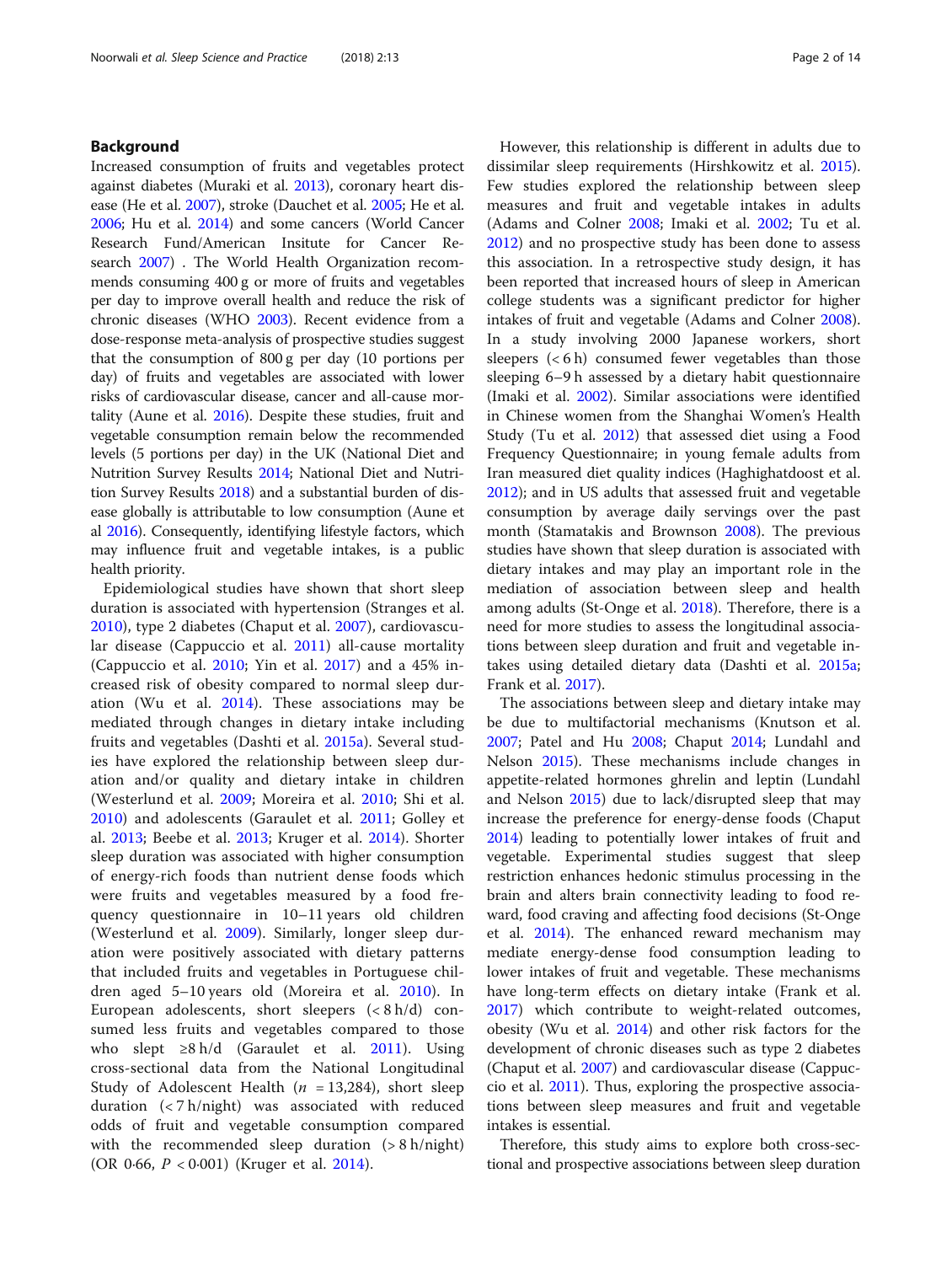<span id="page-2-0"></span>and fruit and vegetable intakes in women from the UK Women's Cohort Study (UKWCS). To our knowledge, we are the first to report on prospective associations between sleep duration and fruit and vegetable intakes in UK women. This study may clarify whether sleep duration is an attributable factor to low consumptions of fruits and vegetables. We hypothesized that short and long sleep would be associated with lower intakes of fruits and vegetables compared to recommended sleep duration (Tan et al. [2018](#page-13-0)).

# Materials and methods

# Study population

The UKWCS was established to explore links between diet and chronic diseases. Participants were taken from responders to the World Cancer Research Fund's direct mail survey including those living in England, Wales, Scotland and Northern Ireland. Ethical approval was granted at its initiation in 1993 (Research Ethics Committee reference number is 15/YH/0027). The National Research Ethics Committee for Yorkshire and the Humber, Leeds East has now taken on responsibility for the ongoing cohort. The cohort had two main contact phases; baseline (Phase 1) and follow-up (Phase 2) (Fig. 1). Baseline data was not used in this study since sleep duration was only measured in Phase 2. Phase 2 data (1999 to 2002) was obtained by re-contacting the whole cohort and 14,172 (40% of baseline) women aged 33–73 years completed a follow-up health and lifestyle questionnaire which included questions on sleep. A total of 12,453 women (88% of Phase 2 responders) also completed a 4-day food diary and a 1-day activity diary.

Cross-sectional analyses used Phase 2 data for the association between sleep duration and fruit and vegetable intakes. Fruit and vegetable biomarker data (vitamin C, α and β carotene and lycopene) also representing cross -sectional information, were used from the non-starch polysaccharide (NSP) intake and serum micronutrient concentrations sub-study conducted during the same period of Phase 2 data collection. The NSP sub-study investigated the associations between NSP intakes and plasma micronutrients in 283 women. NSP fiber and micronutrient intakes were assessed by 4-day food diaries and blood samples were taken and analyzed for plasma micronutrient concentrations including carotenoids, vitamin A, vitamin E, thiamine, riboflavin, vitamin B6, vitamin B12, folic acid, and vitamin C and trace metals. The study is described in detail elsewhere (Cade et al. [2015;](#page-12-0) Greenwood et al. [2004\)](#page-12-0).

Prospective data were provided from a follow up sub-study (Snacking Study) (Cade et al. [2015](#page-12-0)). After  $\sim$  4 years of Phase 2 (2006), the Snacking sub-study contacted 3596 women from Phase 2 respondents for whom we had not received a notification of death, who had completed a food diary and for whom we had previously captured total eating frequency. A total of 2253 women responded and

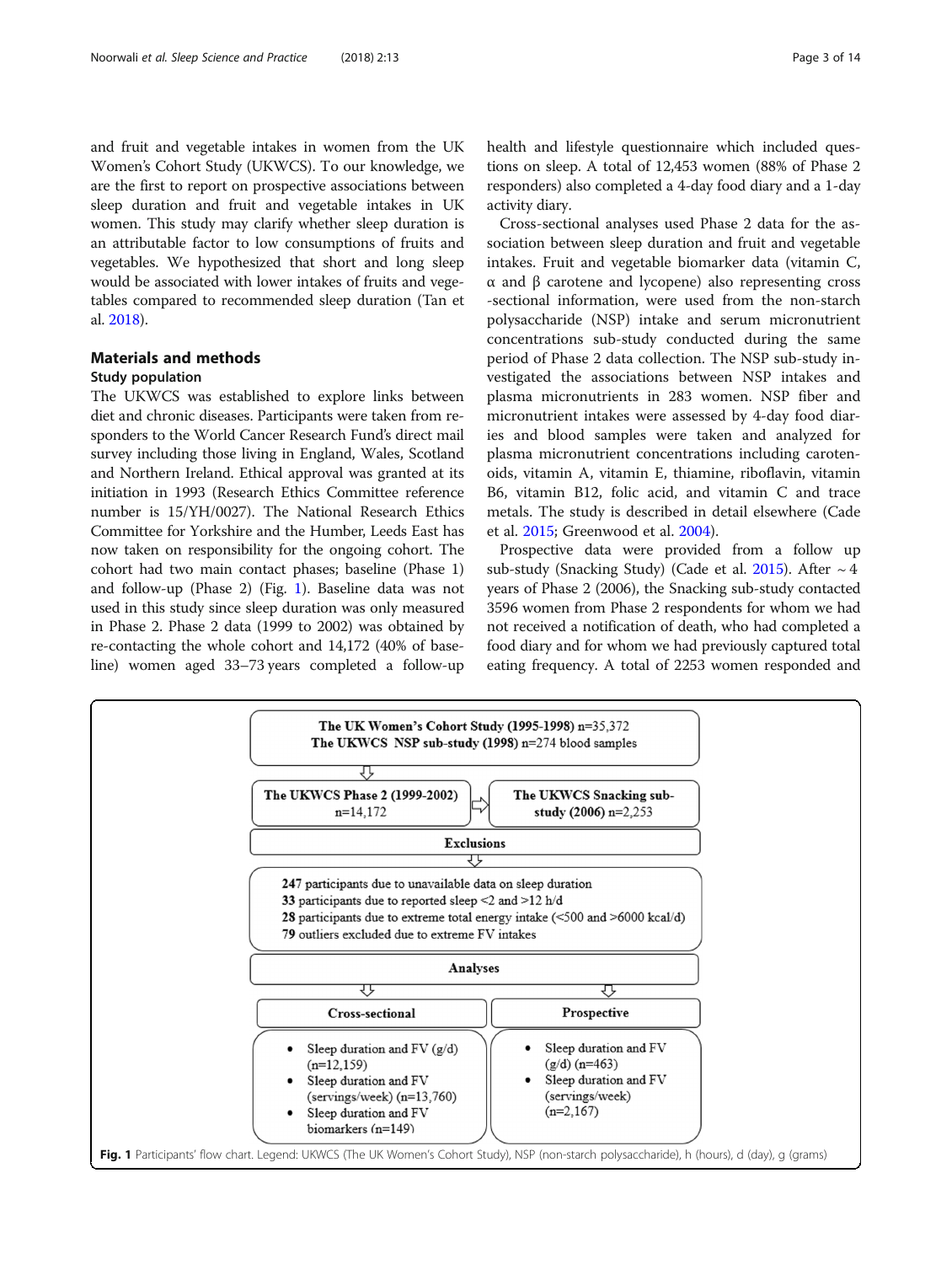completed a questionnaire to explore snacking habits with a further 4-day food diary. Sleep duration data from Phase 2 was used as an exposure and fruit and vegetable intake data from the Snacking sub-study was used as an outcome in this prospective analyses.

# Sleep duration

Participants were asked about sleep duration in two separate questions in the following form;

"On an average weekday how is your day spent?"

"On an average weekend how is your day spent?"

Participants were asked to record number of hours and/or minutes that were spent sleeping in an average weekday and weekend (see Additional file [1:](#page-11-0) Figure S1). Two separate variables were generated for sleep duration based on weekdays and weekends for all women. Average sleep duration for weekdays and weekends was calculated using the following equation ((minutes slept during the week\*  $5$ ) + (minutes slept during weekends \*2))/7 (Noorwali et al. [2018\)](#page-13-0). Sleep duration was categorized to Short Sleepers (SS)  $(\leq 6 \text{ h/day } (\leq 360 \text{ min})$ , Recommended Sleepers (RS) (7-h/day (> 360 min and < 540 min) and Long Sleepers (LS) ( $\geq$ 9 h/day ( $\geq$ 540 min)). Sleep duration was used as the exposure variable in both cross-sectional and prospective analyses.

### Dietary records

Participants from both the Phase 2 follow up and the Snacking sub-study listed all drinks and foods consumed over 4 days. They were asked to start on a particular day (Friday, Saturday or Sunday) to obtain a range of days of the week. Participants recorded homemade recipes, foods consumed away from home or takeaways and supplement intake. Food records were coded using the Diet and Nutrition Tool for Evaluation (DANTE) (Dahm et al. [2010](#page-12-0)) that contained standard nutrient intakes from McCance & Widdowson's The Composition of Foods (5th Edition) (Holland et al. [1991](#page-12-0)) supplementary information from food manufacturers, food labels and homemade recipes. DANTE also contained typical portion sizes for each food derived from Food Portion Sizes (Crawley [1993\)](#page-12-0). Total grams of fruit and vegetable per day were obtained from the 4-day food diaries in Phase 2 which was used in the cross-sectional analyses. For prospective analyses, total grams/day of fruit and vegetable intakes were obtained from the 4-day food diaries from the follow-up Snacking sub-study.

Participants were asked in the health and lifestyle questionnaire in Phase 2 and the Snacking sub-study "How many servings of fruit/vegetables or dishes containing fruit/vegetables do you usually eat in an average week?" which were used to obtain servings/week of fruits and vegetables. Total servings/week of fruits and vegetables were the sum of fruits and vegetables. Non-response to fruit and vegetable intakes in the 4-day food diaries and the question in the health and lifestyle questionnaire were taken as missing data.

# Biomarkers

Carotenoids and vitamin C levels were measured in the NSP intake and serum micronutrient concentrations sub-study (Greenwood et al. [2004\)](#page-12-0). We have chosen these biomarkers based on previous studies that detected their strong correlation with fruit and vegetable consumption (Al-Delaimy et al. [2005;](#page-12-0) Souverein et al. [2015\)](#page-13-0). Blood was collected at home after an overnight fast. Samples were collected into lithium heparin (8 ml) for carotenoids (α and β-carotene and lycopene) and total vitamin C analysis. Samples were kept cool, separated and prepared for storage at − 70 °C within 2 h of collection. All blood analyses were undertaken in the Division of Pathological Sciences, Department of Clinical Medicine, at the University of Leeds. Antioxidant vitamins were analyzed by high-performance liquid chromatography as previously described (Thurnham et al. [1988\)](#page-13-0).

# Phase 2 characteristics

Age, height, weight, medical history, illness history, smoking habits, alcohol consumption frequency and number of children were self-reported. Supplement usage was identified by asking whether participants took any vitamins, minerals, fish oils, fibre or other food supplements. Participants also self-reported their status regarding vegetarian and vegan diets. Physical activity levels were self-reported by asking which activity class best describes their weekly activity (no weekly physical activity, light/moderate physical activity in most weeks, vigorous activity for at least 20 min once or twice a week and vigorous activity at least 20 min three or more times per week). Classification of socio-economic status (SES) was undertaken based on occupation, according to the United Kingdom National Statistics-Socio-Economic Classification (NS -SEC), where women are divided into the following categories (never had a paid job, managers and administrators, professional, technical and associate professional, clerical and secretarial, craft and skilled, personal and protective, sales, plant and machine operatives and other) (The National Statistics Socio-economic Classification User Manual [2005](#page-13-0)). Socio -demographic information such as marital status was determined by self-report questions asking for marital status (married or living as married, divorced, single, widowed, separated).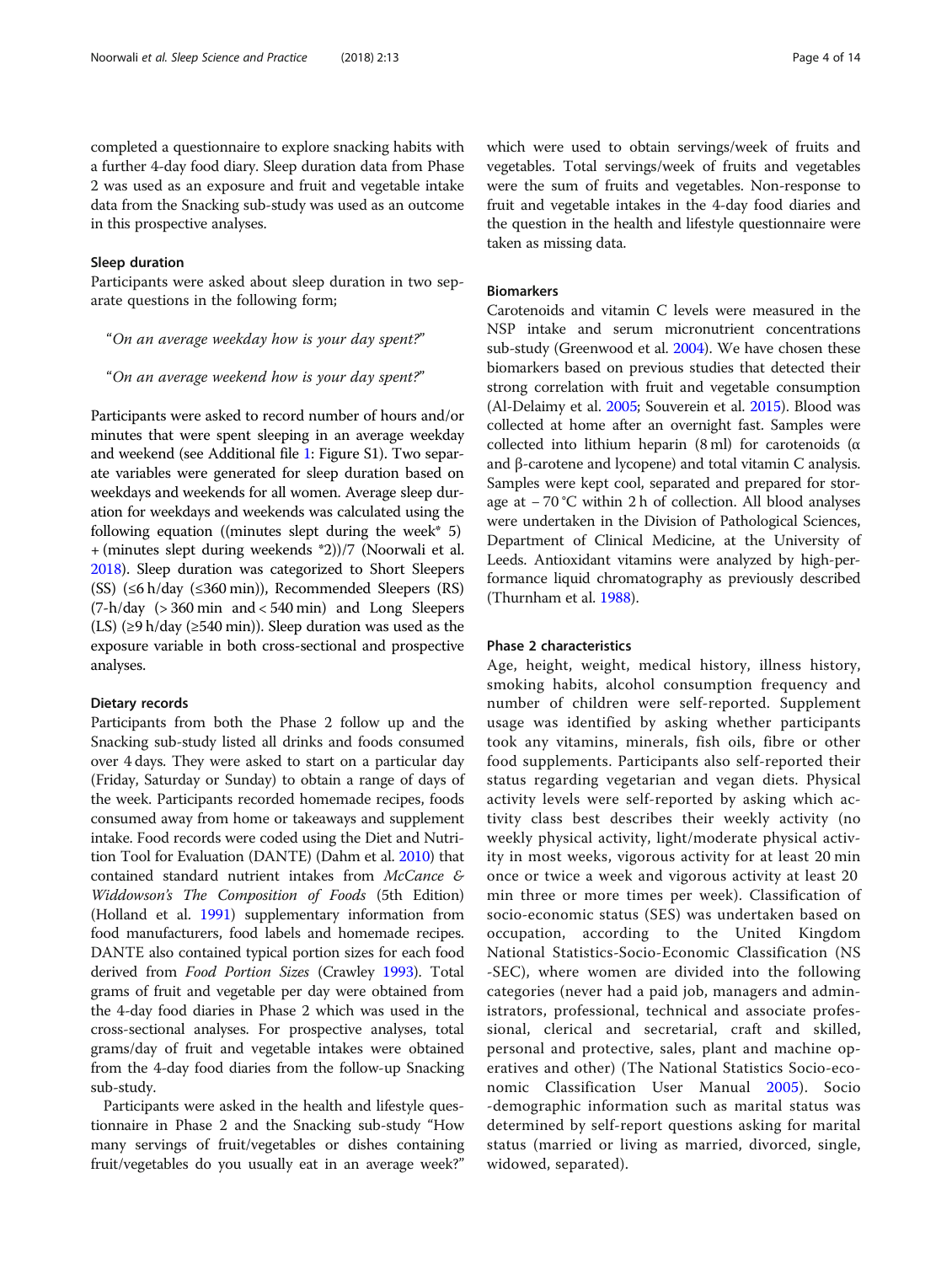# Statistical analyses

Descriptive statistics such as means and proportions described women from the UKWCS according to sleep duration categories. P values of  $< 0.05$  represent statistical significance. Multiple linear regression analysis was used to assess the relationship between categorical sleep duration and fruit and vegetable intakes in both cross-sectional (data are from Phase 2 and biomarker data are from the NSP sub-study) and prospective analyses (sleep duration data from Phase 2 and fruit and vegetable intake data from the Snacking sub-study). Model 1 included adjustment for age only whereas model 2 was adjusted for potential confounders, identified using a directed acyclic graph. These variables were age, socio-economic status (SES) based on Office of National Statistics Classification of Occupations (The National Statistics Socio-economic classification [n.d.](#page-13-0)), smoking (Zhang et al. [2006](#page-13-0); Jaehne et al. [2012](#page-12-0); Lohse et al. [2016;](#page-13-0) Palaniappan et al. [2001](#page-13-0)) (yes, no), ethnicity (Grandner et al. [2013;](#page-12-0) Bei et al. [2016\)](#page-12-0) (white, non-white) and total energy intake. We did not feel that there was sufficient experimental evidence that alcohol intake independently influences fruit and vegetable consumption to include alcohol intake as an adjustment. For the same reason we did not adjust for physical activity as there is not sufficient evidence that it independently influences sleep duration and fruit and vegetable consumption.

We used restricted cubic splines to model potential cross-sectional and prospective non-linear relationships between sleep duration as a continuous exposure (h/day) and total fruit and vegetable intakes as the outcomes (g/ d). Cross-sectional, prospective and biomarker splines comprised of 2 polynomial segments separated by 3 knots (at the following percentiles of sleep duration 10, 50 and 90 as recommended by Harrell (Harrell [2001](#page-12-0)) with linear regions before the first knot and after the last). P values  $> 0.05$  indicate linearity and  $< 0.05$  indicate non-linearity.

Sensitivity analyses were conducted in the cross-sectional analyses only, due to the smaller number of participants in the prospective analyses. Sensitivity analyses included considering weekdays and weekends separately. Further sensitivity analyses were conducted separately after 1) excluding participants who consumed vitamins, minerals or/and food supplements over the last year, 2) those who self-reported currently having a longstanding illness 3) those taking prescribed medicines; 4) excluding women who self-reported being vegan or vegetarian; 5) BMI was adjusted for in addition to the potential confounders in model 2 as a further sensitivity analysis. Statistical analyses were conducted using IC Stata 14.2 statistical software (StataCorp [2015](#page-13-0)).

# Results

Cohort participants who did not provide information on sleep duration  $(n = 247)$  were excluded (Fig. [1](#page-2-0)). Participants who reported sleep duration  $\langle 2 \text{ or } > 12 \text{ h} \rangle$ day ( $n = 33$ ) were outliers given that adults normally sleep 6–9 h/day and sleeping <  $2$  or > 12 h/day could indicate illness or an irregular schedule therefore, they were excluded. Participants with extreme total energy intakes (< 500 and > 6000 kcal/day) were excluded from the analyses to minimize errors from under- and over-estimation of intakes ( $n = 28$ ). Outliers were excluded by removing those who had extreme fruit and vegetable intakes  $(> 1600 \text{ g/d})$  $(n = 20)$  from the 4-day food diaries,  $(> 50$  servings/week) from the health and lifestyle questionnaire  $(n = 48)$  in Phase 2 and the Snacking sub-study  $(n = 11)$ . The total number of participants in cross-sectional and prospective analyses are shown in Fig. [1](#page-2-0). A total of 12,159 participants in the cross-sectional analyses between sleep duration and fruit and vegetable intakes (grams/day) and 13,760 for fruit and vegetable intakes (servings/week) were included in the analyses. For prospective analyses, 2167 participants were included for fruit and vegetable intakes (servings/ week) and 463participants for fruit and vegetable intakes (grams/day).

# Cohort characteristics

The general characteristics of women included from Phase 2 from the UKWCS according to sleep duration category are shown in Table [1](#page-5-0) ( $n = 13,925$ ) with a mean age of 52 years (95% CI 52 to 53) and a mean BMI of 24.1(95% CI 24.1 to 24.2). Ten percent of the women  $(n = 1403)$  were SS, 81% ( $n = 11,292$ ) of the women were RS and 9% ( $n =$ 1230) of the women were LS. In total, 99% of the women were white (95% CI 98 to 99), 76% (95% CI 75 to 77) of them were married, 8% (95% CI 7 to 8) of the women reported that they smoke and 32% (95% CI 31 to 33) self-reported being vegetarian or vegan. RS had the highest intakes of fruit and vegetable (g/day) compared to SS and LS. RS had a mean intake of 451 g/d (95% CI 447 to 455) compared to SS who had a mean intake of 430 g/d (95% CI 417 to 442) and LS had a mean intake of 421  $g/d$ (95% CI 409 to 433).

The differences in characteristics between Phase 2 women and Snacking sub-study women are shown in (Additional file [1](#page-11-0): Table S1). Women from Phase 2 had a mean age of 52 years whereas women from the Snacking sub-study had a mean age of 51 years ( $p < 0.001$ ). In addition, Phase 2 women had a higher BMI  $(24.2 \text{ kg/m}^2)$ than women from the Snacking sub-study  $(23.6 \text{ kg/m}^2)$  $(p < 0.001)$ . Phase 2 women consumed less grams/day of fruit (225 g/day) compared with Snacking sub-study women who consumed  $(265 \text{ g/day})$   $(p < 0.001)$  and less grams/day of vegetables (215 g/day) compared with women from the Snacking sub-study who consumed  $(234 \text{ g/day})$   $(P < 0.001)$ . Phase 2 women consumed less grams/day of total fruits and vegetables (435 g/day) compared with Snacking sub-study women who consumed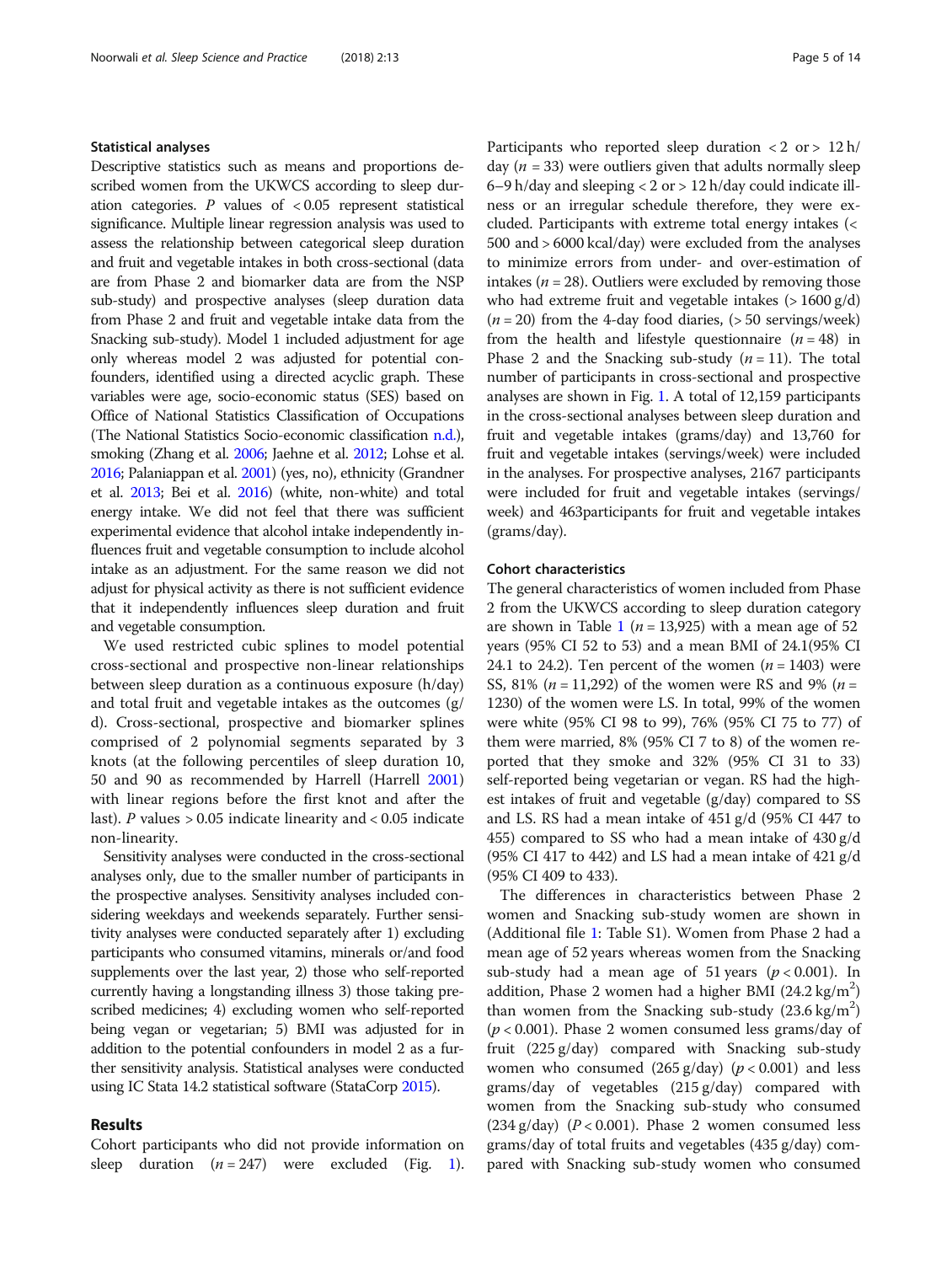<span id="page-5-0"></span>Table 1 General characteristics of women from the UKWCS according to sleep duration category

| 1403<br>Mean (95% CI)<br>55 (54,55)<br>24.7 (24.5,24.9)<br>229 (220,238)<br>209 (202,215)<br>430 (417,442) | 11,292<br>Mean (95% CI)<br>51 (51,52)<br>24.0 (23.9,24.1)<br>235 (232, 238)<br>222 (219,224) | 1230<br>Mean (95% CI)<br>54 (53,54)<br>24.8 (24.6,25.1)<br>217 (208,226)<br>208 (202, 215) | 13,925<br>Mean (95% CI)<br>52 (52,53)<br>24.1 (24.1,24.2)<br>232 (229,234)                                                                               |
|------------------------------------------------------------------------------------------------------------|----------------------------------------------------------------------------------------------|--------------------------------------------------------------------------------------------|----------------------------------------------------------------------------------------------------------------------------------------------------------|
|                                                                                                            |                                                                                              |                                                                                            |                                                                                                                                                          |
|                                                                                                            |                                                                                              |                                                                                            |                                                                                                                                                          |
|                                                                                                            |                                                                                              |                                                                                            |                                                                                                                                                          |
|                                                                                                            |                                                                                              |                                                                                            |                                                                                                                                                          |
|                                                                                                            |                                                                                              |                                                                                            |                                                                                                                                                          |
|                                                                                                            |                                                                                              |                                                                                            | 218 (216,220)                                                                                                                                            |
|                                                                                                            |                                                                                              | 421 (409,433)                                                                              | 445 (441,448)                                                                                                                                            |
| 2329 (2289,2368)                                                                                           | 2371 (2359,2384)                                                                             | 2331 (2293,2368)                                                                           | 2362 (2351,2374)                                                                                                                                         |
| % (95%CI)                                                                                                  | % (95%CI)                                                                                    | % (95%CI)                                                                                  | % (95%CI)                                                                                                                                                |
| 39 (37,42)                                                                                                 | 47 (46,48)                                                                                   | 37 (34,40)                                                                                 | 46 (45, 46)                                                                                                                                              |
| 33 (31,36)                                                                                                 | 25 (24,25)                                                                                   | 29 (27,32)                                                                                 | 26 (25,27)                                                                                                                                               |
| 40 (37,42)                                                                                                 | 29 (28, 30)                                                                                  | 40 (37,43)                                                                                 | 31 (30, 32)                                                                                                                                              |
| 10(9,12)                                                                                                   | 8(7,8)                                                                                       | 8(6, 9)                                                                                    | 8(7, 8)                                                                                                                                                  |
| 63 (61,66)                                                                                                 | 59 (58, 60)                                                                                  | 57 (54,60)                                                                                 | 60 (59, 61)                                                                                                                                              |
| 33 (30,36)                                                                                                 | 32 (31, 33)                                                                                  | 28 (25,31)                                                                                 | 32 (31, 33)                                                                                                                                              |
| 98 (97, 98)                                                                                                | 98 (98, 99)                                                                                  | 99 (98,99)                                                                                 | 99 (98, 99)                                                                                                                                              |
| 47 (45,50)                                                                                                 | 62 (61,63)                                                                                   | 45 (43,48)                                                                                 | 59 (58,60)                                                                                                                                               |
| 21 (19,23)                                                                                                 | 28 (27,29)                                                                                   | 26 (24,29)                                                                                 | 28 (27,28)                                                                                                                                               |
| 49 (46,52)                                                                                                 | 49 (48,50)                                                                                   | 56 (53,59)                                                                                 | 50 (48,50)                                                                                                                                               |
| 68 (65,70)                                                                                                 | 77 (76, 78)                                                                                  | 77 (75,80)                                                                                 | 76 (75,77)                                                                                                                                               |
| 48 (45, 51)                                                                                                | 51 (50,52)                                                                                   | 50 (47,53)                                                                                 | 50 (49, 51)                                                                                                                                              |
|                                                                                                            |                                                                                              | 451 (447,455)                                                                              | BMI body mass index, CI Confidence interval, d day, q gram, kq kilogram, LS long sleepers, m metre, n number, RS recommended sleepers, SS short sleepers |

(492 g/day) ( $p < 0.001$ ). This may be due to the self-report of 29% ( $n = 3498$ ) of women in Phase 2 being vegetarian or vegan compared with 47% ( $n = 1043$ ) of women in the Snacking sub-study ( $p < 0.001$ ). Other characteristics that were significantly different between Phase 2 women and Snacking sub-study women included long-term illness, smoking, supplement intake, employment and physical activity that are shown in (Additional file [1:](#page-11-0) Table S1).

# Cross-sectional analyses between sleep duration and fruit and vegetable intakes

In cross-sectional analyses (model 1) (Table [2](#page-6-0)), SS had on average 8 g/d (95% CI -18 to 0.8,  $p = 0.07$ ) less fruit, 10 g/d (95% CI -17 to -3,  $p = 0.003$ ) less vegetables and 23 g/d less of total fruits and vegetables (95% CI -36 to − 10,  $p$  < 0.001) compared with RS. LS had on average 18 g/d less of fruits (95% CI -28 to −8,  $p$  < 0.001), 12 g/d less of vegetables (95% CI -19 to −4,  $p = 0.001$ ) and 30 g/d (95% CI -43 to  $-17$ ,  $p < 0.001$ ) less of total fruits and vegetables reported in the food diaries compared to RS. The questionnaire data showed that SS had on average 0.7 serving/ week less (95% CI -1 to −0.3,  $p = 0.001$ ) of fruit, 0.4 serving/week less of vegetables (95% CI -0.8 to-0.01,  $p = 0.04$ ) and 1 serving/week less (95% CI -1 to −0.5,  $p = 0.001$ ) of total fruits and vegetables compared with RS. LS had on average 1 serving/week less (95% CI -1 to  $-0.6$ ,  $p < 0.001$ ) of fruit, 0.04 serving/week less of vegetables (95% CI-0.8,-0.01 $p = 0.05$ ) and 1 serving/week less (95% CI-2 to  $-0.9$ ,  $p < 0.001$ ) of total fruits and vegetables.

In the fully adjusted cross-sectional analyses (model 2) (Table [2](#page-6-0)), the food diaries data showed SS had on average 5 g/d (95% CI -15 to 4,  $p = 0.2$ ) less of fruits, 8 g/d (95% CI -15 to  $-1$ ,  $p = 0.01$ ) less of vegetables and 17 g/d (95% CI -30 to  $-4$ ,  $p = 0.01$ ) less of total fruits and vegetables compared to RS. LS had on average 15 g/d less of fruit (95% CI  $-25$  to  $-5$ ,  $p = 0.003$ ), 11 g/d (95% CI -18 to  $-3$ , p = 0.003) less vegetables and 25 g/d less of total fruits and vegetables (95% CI -39 to – 12,  $p < 0.001$ ) compared to RS. The questionnaire data showed SS had 0.4 serving/week less (95% CI -0.8 to  $-0.02$ ,  $p = 0.04$ ) of fruits and 0.07 serving/week less (95% CI -1 to − 0.08,  $p = 0.02$ ) of total fruits and vegetables compared with RS.LS had on average 1 serving/ week less (95% CI -1 to −0.5,  $p$  < 0.001) of fruit and 1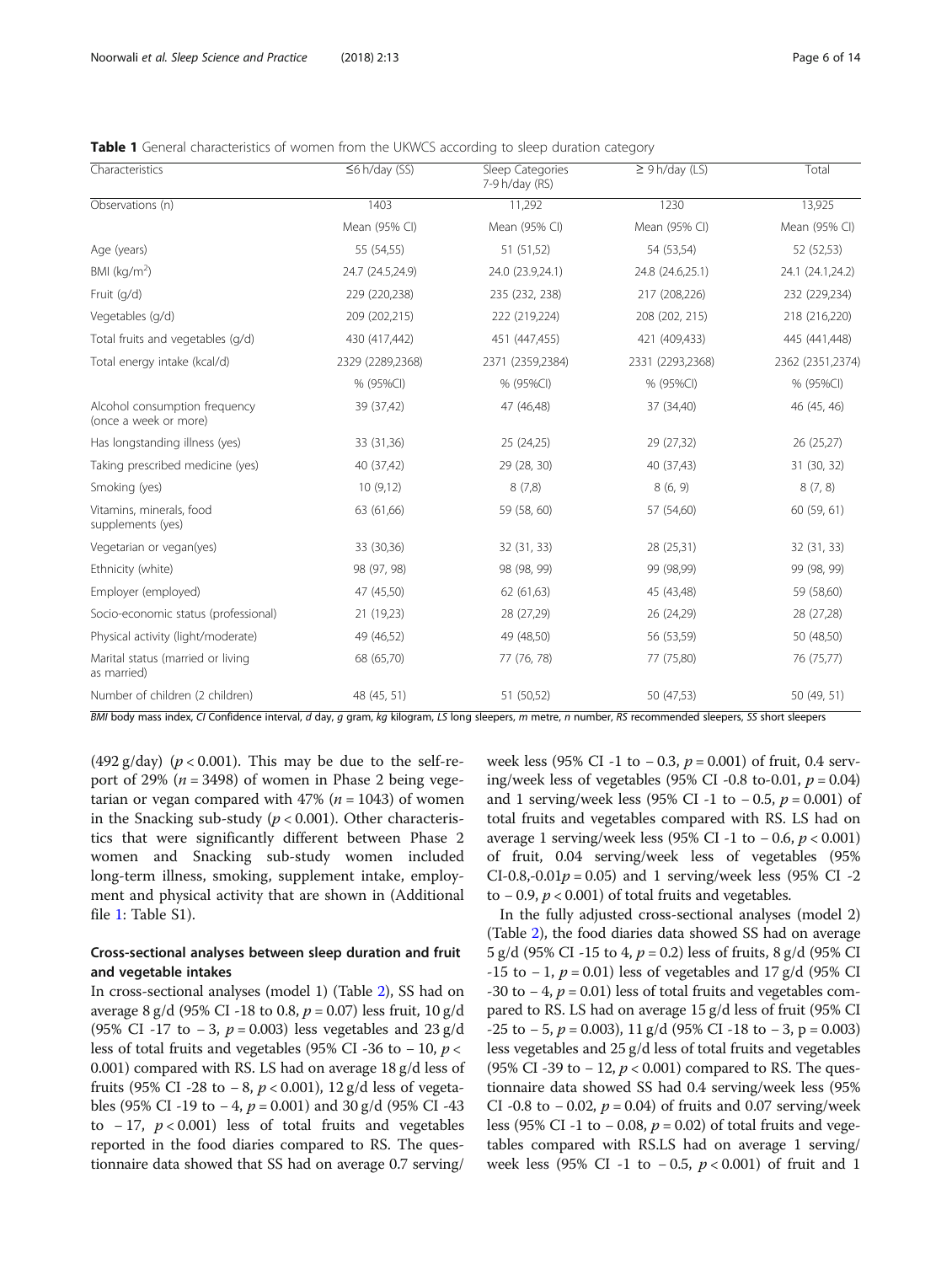<span id="page-6-0"></span>

|                                                            | Short sleepers (S6 h/d) and Long sleepers (29 h/d) compared                                                                                                                                         |                    | to the recommended group (7-9 h/d)                                                          |                |        |                    |                                               |                       |                                              |                    |        |                                 |
|------------------------------------------------------------|-----------------------------------------------------------------------------------------------------------------------------------------------------------------------------------------------------|--------------------|---------------------------------------------------------------------------------------------|----------------|--------|--------------------|-----------------------------------------------|-----------------------|----------------------------------------------|--------------------|--------|---------------------------------|
| Models                                                     |                                                                                                                                                                                                     |                    | Model                                                                                       |                |        |                    |                                               |                       | $\sim$<br>Model                              |                    |        |                                 |
| Sleep categories                                           | Mean difference<br>$\leq 6$ h/d sleep<br>$(95%$ CI)                                                                                                                                                 | P value            | Mean difference<br>29 h/d sleep<br>$(95%$ Cl)                                               | P value        | C      | Overall P value    | Mean difference<br><6 h/d sleep<br>$(95%$ CI) | P value               | Mean difference<br>29h/d sleep<br>$(95%$ CI) | P value            | C      | Overall P<br>walue <sup>*</sup> |
| Fruits and vegetables<br>(grams/day) <sup>a</sup>          |                                                                                                                                                                                                     |                    |                                                                                             |                |        |                    |                                               |                       |                                              |                    |        |                                 |
| Fruits                                                     | $-8(-18,0.8)$                                                                                                                                                                                       | 0.07               | $-18(-28, -8)$                                                                              | $<0.001$       | 11,972 | < 0.001            | $-5 (- 15, 4)$                                | 0.2                   | $-15 (-25, -5)$                              | 0.003              | 11,571 | 0.009                           |
| Vegetables                                                 | $-10(-17,-3)$                                                                                                                                                                                       | 0.003              | $-12(-19,-4)$                                                                               | 0.001          | 12,148 | < 0.001            | $-8 (-15,-1)$                                 | 0.01                  | $-11(-18, -3)$                               | 0.003              | 11,738 | 0.001                           |
| Total FV                                                   | $-23(-36,-10)$                                                                                                                                                                                      | 0.001              | $-30 (-43, -17)$                                                                            | 0.001          | 12,159 | < 0.001            | $-17 (-30,4)$                                 | 0.01                  | $-25(-39, -12)$                              | < 0.001            | 11,749 | < 0.001                         |
| Fruits and vegetables<br>(servings/week)                   |                                                                                                                                                                                                     |                    |                                                                                             |                |        |                    |                                               |                       |                                              |                    |        |                                 |
| Fruits                                                     | $-0.7(-1, -0.3)$                                                                                                                                                                                    | 0.001              | $-1(-1, -0.6)$                                                                              | 0.001          | 13,623 | 0.001              | $-0.4(-0.8,-0.02)$                            | 0.04                  | $-1(-1, -0.5)$                               | 0.001              | 13,127 | < 0.001                         |
| Vegetables                                                 | $-0.4(-0.8, -0.01)$                                                                                                                                                                                 | 0.04               | $-0.4(-0.8, -0.01)$                                                                         | 0.05           | 13,660 | 0.03               | $-0.3(-0.7, 0.1)$                             | $\overline{\text{o}}$ | $-0.3 (-0.8, 0.07)$                          | $\overline{0}$     | 13,164 | $\overline{0}$                  |
| Total FV                                                   | $-1$ (-1, -0.5)                                                                                                                                                                                     | 0.001              | $-1(-2, -0.9)$                                                                              | 0.001          | 13,760 | < 0.001            | $-0.7 (-1, 0.08)$                             | 0.02                  | $-1(-2, -0.6)$                               | 0.001              | 13,260 | < 0.001                         |
| Fruit and vegetable<br>biomarkers                          |                                                                                                                                                                                                     |                    |                                                                                             |                |        |                    |                                               |                       |                                              |                    |        |                                 |
| Vitamin C (µg/ml)                                          | $-3(-6,1)$                                                                                                                                                                                          | 0.003              | $2(-0.03,4)$                                                                                | 0.05           | 149    | 0.001              | $-4(-6,-1)$                                   | 0.003                 | $1(-0.4,4)$                                  | $\overline{\circ}$ | 145    | 0.001                           |
| a-carotene (nmol/l)                                        | $-86(-191,19)$                                                                                                                                                                                      | $\overline{\circ}$ | $-54 (-144,36)$                                                                             | 0.2            | 149    | $\overline{\circ}$ | $-104 (-219, 9)$                              | 0.07                  | $-51 (-150,47)$                              | $\degree$          | 145    | $\overline{\circ}$              |
| [B-carotene (nmol/l)                                       | $-120 (-542, 302)$                                                                                                                                                                                  | C.G                | $77 (-181,536)$                                                                             | $\frac{3}{2}$  | 149    | $\overline{0}$     | $-120 (-580,340)$                             | 0.6                   | $118 (-278, 515)$                            | $\frac{5}{2}$      | 145    | $\circ$                         |
| Lycopene (nmol/l)                                          | $-56 (-223, 111)$                                                                                                                                                                                   | C.G                | $113 (-29,255)$                                                                             | $\overline{C}$ | 148    | $\sim$             | $-83 (-254, 86)$                              | $\frac{3}{2}$         | $107 (-39,254)$                              | $\overline{0}$     | 144    | $\overline{C}$                  |
| obtained from 4-day food diary<br>Model 1 adjusted for age | CI confidence interval, d day, FV fruits and vegetables, G gram, h hours, n number<br>P value for differences between sleep duration categories<br>obtained from health and lifestyle questionnaire |                    | Model 2 adjusted for age, socio-economic status, smoking, ethnicity and total energy intake |                |        |                    |                                               |                       |                                              |                    |        |                                 |

Table 2 Cross-sectional associations between sleep duration categories and FV intakes of women from the UKWCS Table 2 Cross-sectional associations between sleep duration categories and FV intakes of women from the UKWCS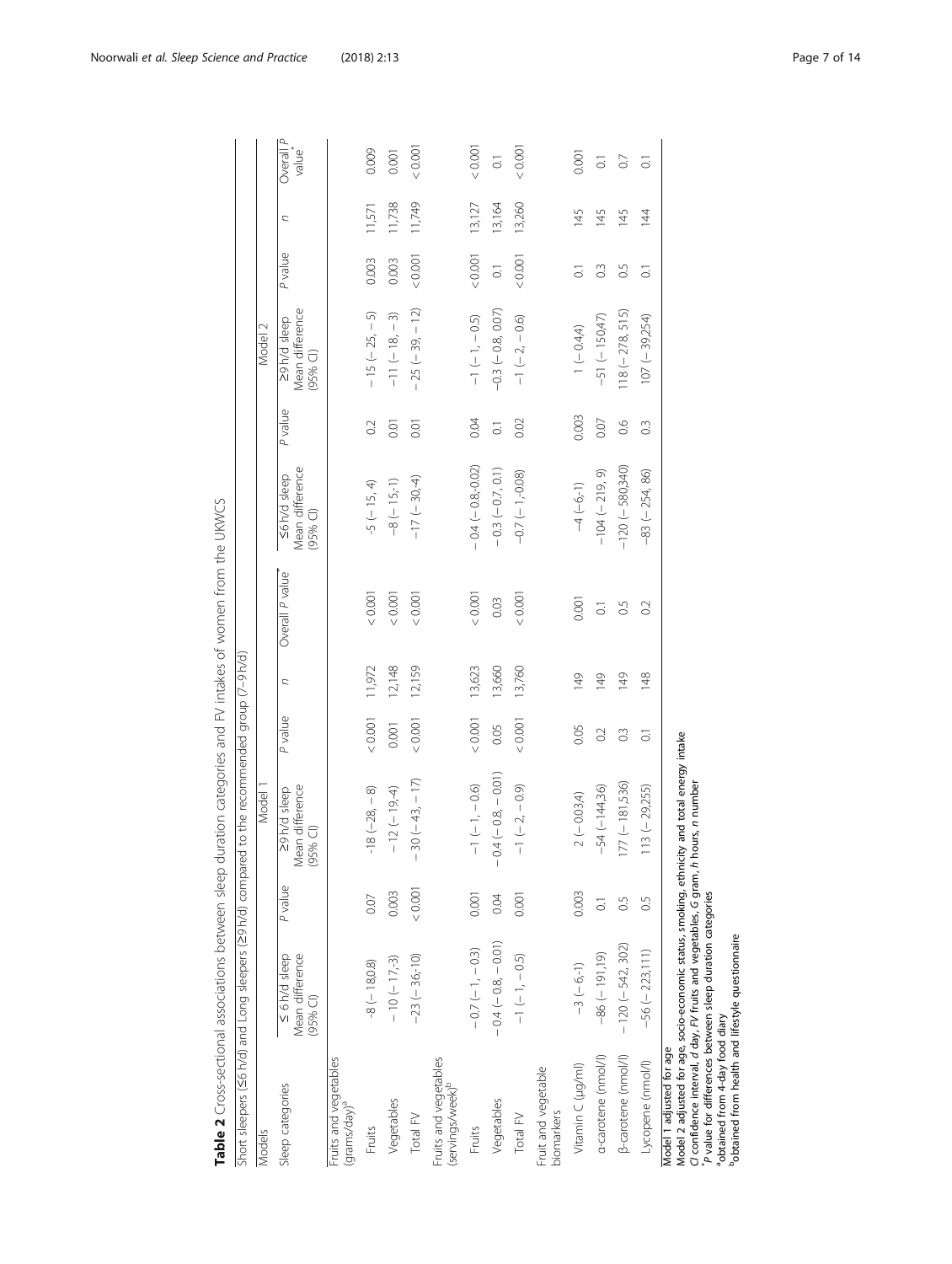serving/week less (95% CI-2 to  $-0.6$ ,  $p < 0.001$ ) of total fruits and vegetables compared with RS.

There was no evidence of association between sleep duration and fruit and vegetable biomarker concentrations except for plasma vitamin C that was 4 μg/ml (95% CI -6 to  $-1$ ,  $p = 0.003$ ) lower in short sleepers compared with RS. However, there was a non-linear relationship between sleep duration and plasma vitamin C ( $p = 0.02$ ) with women sleeping 7–9 h/d having the highest levels compared to SS and LS (Additional file [1](#page-11-0): Figure S2A). Borderline linearity  $(p = 0.05)$  was shown between sleep duration and plasma α-carotene (Additional file [1](#page-11-0): Figure S2B) and linear associations with plasma β-carotene (Additional file [1:](#page-11-0) Figure S2C)  $(p = 0.2)$  and lycopene (Additional file [1](#page-11-0): Figure S2D)  $(p = 0.8)$ . Fruit (g/d and servings/week) intakes, vegetable intakes (g/d) and total fruit and vegetable intakes (g/d and servings/week) differed by sleep duration categories.

# Prospective analyses between sleep duration and fruit and vegetable intakes

In prospective analyses (model 1) (Table [3](#page-8-0)), SS had on average 47 g/d less of fruit (95% CI -88 to  $-5$ ,  $p = 0.02$ ), 44 g/d less of vegetables (95% CI -76 to − 12,  $p = 0.006$ ) and 98 g/d less of total fruits and vegetables (95% CI -155 to  $-41$ ,  $p =$ 0.001) reported in the food diaries compared with RS. LS had on average 8 g/d less of fruit (95% CI -56 to 38,  $p =$ 0.7), 9 g/d less of vegetables (95% CI -46 to 26,  $p = 0.5$ ) and 21 g/d less of total fruits and vegetables (95% CI -87 to 44,  $p = 0.5$ ). The questionnaire data showed that LS had on average 1 serving/week less of fruit (95% CI -3 to - 0.2,  $p =$ 0.02), 0.6 serving/week less of vegetables (95% CI -2 to 0.8,  $p = 0.4$ ) and 1 serving/week less of total fruits and vegetables (95% CI-3 to − 0.7,  $p = 0.06$ ) compared with RS.

In fully adjusted prospective analyses (model 2) (Table [3\)](#page-8-0), SS had on average 33 g/d less of fruits (95% CI -76 to 9, *p* = 0.1), 44 g/d less of vegetables (95% CI -77 to − 11, *p*  $= 0.008$ ) and 85 g/d less of total fruits and vegetables (95%) CI -144 to  $-26$ ,  $p = 0.005$ ) compared with RS from the food diaries. LS had on average 5 g/d less of fruit (95% CI  $-55$  to 44,  $p = 0.8$ ), 22 g/d less of vegetables (95% CI -60 to 15,  $p = 0.2$ ) and 30 g/d less of total fruits and vegetables (95% CI -98 to 38,  $p = 0.3$ ). The questionnaire data showed that LS had on average 1 serving/week less of fruits (95% CI -2 to  $-0.02$ ,  $p = 0.05$ ), 0.7 serving/week less of vegetables (95% CI -2 to 0.8,  $p = 0.3$ ) and 2 servings/week less of total fruits and vegetables (95% CI -4 to −0.2,  $p = 0.07$ ) compared with RS. Total fruit and vegetable intakes  $(g/d)$ differed by sleep duration categories.

Restricted cubic spline modelling showed that the cross-sectional (Fig. [2a](#page-9-0))  $(p < 0.001)$  and prospective (Fig. [2](#page-9-0)b)  $(p = 0.001)$  associations between sleep duration and total fruit and vegetable intakes (g/d) were non-linear with women sleeping 7–9 h/d having the highest intakes of total fruits and vegetables compared to SS and LS.

## Sensitivity analyses

Sensitivity analyses showed broadly similar results (Additional file [1:](#page-11-0) Tables S2-S7). After excluding supplement users ( $n = 7776$ ) (Additional file [1](#page-11-0): Table S2), LS had 14 g/d less of fruit (95% CI -28 to − 0.5, p = 0.04), 21 g/d less of vegetables (95% CI -31 to − 10,  $p$  < 0.001) and 33 g/d less of total fruits and vegetables (95% CI -53 to - 14,  $p =$ 0.001) compared with RS. In addition, LS had on average 1 serving/week less of fruit (95% CI -1 to  $-0.5$ ,  $p < 0.001$ ), 0.8 serving/week less of vegetables (95% CI -1 to -0.1,  $p =$ 0.01) and 1 serving/week less of total fruits and vegetables (95% CI -3 to -0.9,  $p < 0.001$ ) compared with RS. No significant difference between SS and RS was observed and fruit, vegetable and total fruit and vegetable intakes (g/d and servings/week) differed between sleep duration categories (Additional file [1](#page-11-0): Table S2). After excluding participants who reported being vegan or/and vegetarian  $(n =$ 4541) (Additional file [1:](#page-11-0) Table S3), SS had on average 10 g/ d less of vegetables (95% CI-18 to −2,  $p = 0.008$ ) and 17 g/d less of total fruits and vegetables (95% CI -32 to −2,  $p =$ 0.02). LS had on average 12 g/d less of fruit (95% CI -23 to  $-1$ ,  $p = 0.02$ ), 10 g/d less of vegetables (95% CI -18 to  $-3$ ,  $p = 0.007$ ) and 24 g/d less of total fruits and vegetables (95%) CI -39 to  $-9$ ,  $p = 0.001$ ) compared with RS. Similar results were shown for questionnaire data and total fruit and vegetable intakes (g/d and servings/week) differed between sleep duration categories. Similar results were observed after separately excluding women who reported having a longstanding illness  $(n = 3753)$  (Additional file [1](#page-11-0): Table S4), those who reported long term treatments for illness  $(n = 4252)$ (Additional file [1:](#page-11-0) Table S5) and after including adjustment for BMI in the fully adjusted model (Additional file [1:](#page-11-0) Table S6). After considering sleep duration separately on weekdays and weekends (Additional file [1](#page-11-0): Table S7), SS had 13 g/d less of total fruits and vegetables on weekdays (95% CI -25 to -0.9,  $p = 0.03$ ). LS on weekdays had 18 g/d less of fruit (95% CI -23 to  $-8$ ,  $p < 0.001$ ), 10 g/d less of vegetables (95% CI -18 to - 3,  $p = 0.003$ ) and 29 g/d less of total fruits and vegetables (95% CI -42 to -16,  $p < 0.001$ ). Similar results were shown for the questionnaire data. Weekend sleep duration categories showed that LS had on average 16 g/d less of fruits (95% CI -23 to − 9, p < 0.001), 9 g/d less of vegetables (95% CI -14 to −4,  $p$  < 0.001) and 26 g/d less of total fruits and vegetables (95% CI -36 to -17,  $p <$ 0.001). No difference was observed in fruit and vegetable intakes between SS and RS on weekend days.

# **Discussion**

This study is the first to report both cross-sectional and prospective associations between sleep duration and fruit and vegetable intakes in middle-aged UK women. The results were consistent in cross-sectional and prospective associations with SS and LS having fewer grams and servings of fruits and vegetables compared with RS. No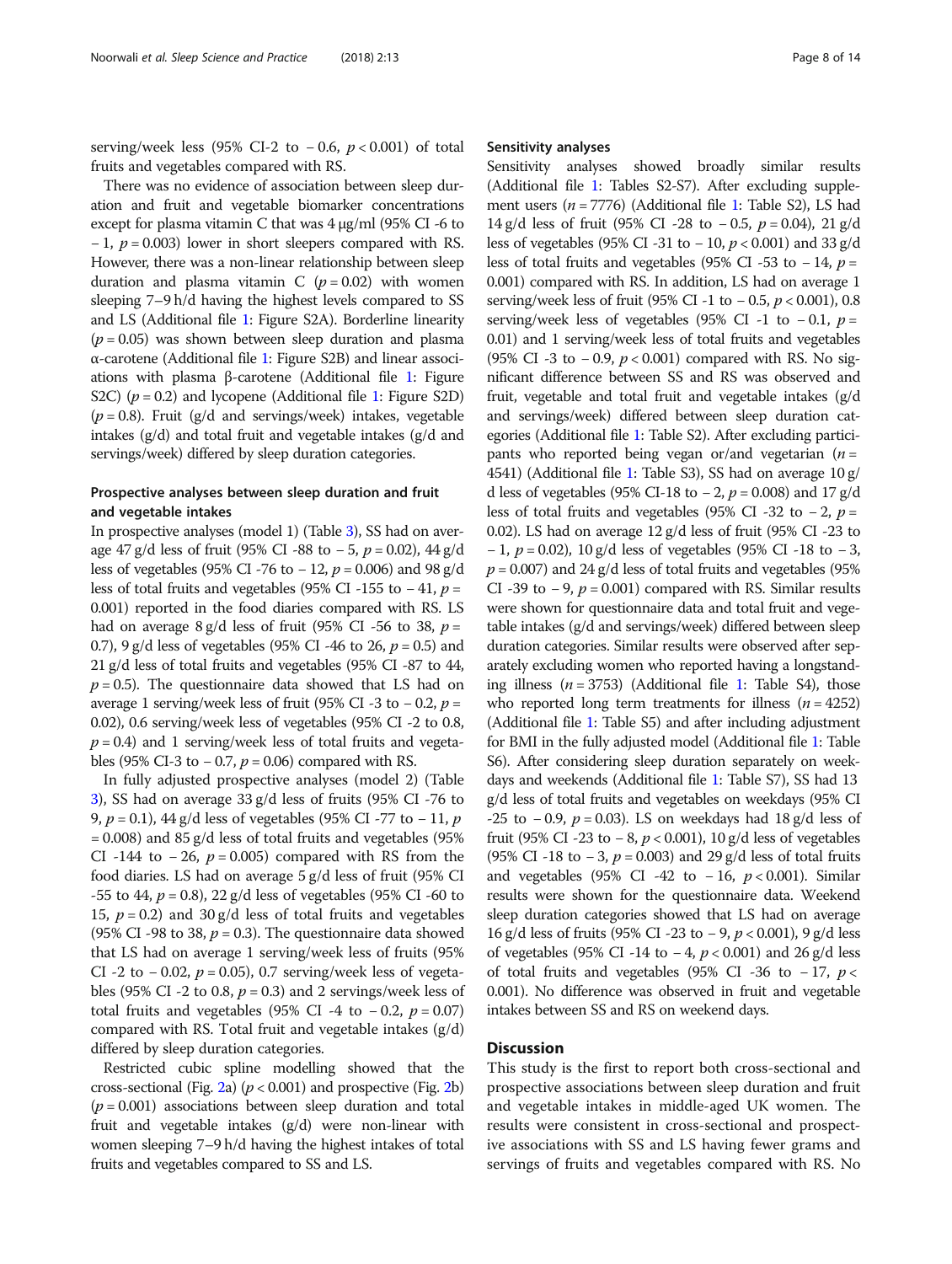<span id="page-8-0"></span>

|                                                   |                                                     |               | Short sleepers (S6 h/d) and Long sleepers (29 h/d) compared to the recommended group (7-9 h/d)                                                                                    |                  |      |                    |                                              |                    |                                               |               |      |                      |
|---------------------------------------------------|-----------------------------------------------------|---------------|-----------------------------------------------------------------------------------------------------------------------------------------------------------------------------------|------------------|------|--------------------|----------------------------------------------|--------------------|-----------------------------------------------|---------------|------|----------------------|
| Models                                            |                                                     | Model 1       |                                                                                                                                                                                   |                  |      |                    |                                              | Model 2            |                                               |               |      |                      |
|                                                   | Mean difference<br><b>S6h/d</b> sleep<br>$(95%$ Cl) | P value       | Mean difference<br>29 h/d sleep<br>$(95%$ Cl                                                                                                                                      | P value          | ς    | Overall P<br>value | Mean difference<br><6 h/d sleep<br>$(95%$ CI | P value            | Mean difference<br>29 h/d sleep<br>$(95%$ CI) | P value       | C    | Overall $P$<br>value |
| Fruits and vegetables<br>(grams/day) <sup>a</sup> |                                                     |               |                                                                                                                                                                                   |                  |      |                    |                                              |                    |                                               |               |      |                      |
| Fruits                                            | $-47$ ( $-88, -5$ )                                 | 0.02          | $-8(-56, 38)$                                                                                                                                                                     | $\overline{0}$   | 454  | 0.08               | $-33(-76,9)$                                 | $\overline{\circ}$ | $-5(-55, 44)$                                 | 0.8           | 440  | $0.\overline{3}$     |
| Vegetables                                        | $-44 (-76 - 12)$                                    | 0.006         | 46,26)<br>$\frac{1}{9}$                                                                                                                                                           | S.O              | 462  | 0.02               | $-44 (-77, 11)$                              | 0.008              | $-22(-60,15)$                                 | $\sim$        | 448  | 0.01                 |
| Total FV                                          | $-98 (-155, 41)$                                    | 0.001         | $-87,44$<br>$-21$ (                                                                                                                                                               | 0.5              | 463  | 0.003              | $-85(-144,-26)$                              | 0.005              | $-30(-98,38)$                                 | $\frac{3}{2}$ | 449  | 0.01                 |
|                                                   | Fruits and vegetables(servings/week) <sup>b</sup>   |               |                                                                                                                                                                                   |                  |      |                    |                                              |                    |                                               |               |      |                      |
| Fruits                                            | $-0.6(-2, 0.6)$                                     | $\frac{3}{2}$ | $3, -0.2$<br>$\frac{1}{1}$                                                                                                                                                        | 0.02             | 2162 | 0.05               | $-0.4(-1, 0.8)$                              | C.G                | $-1$ $(-2,0.02)$                              | 0.05          | 2087 | $\overline{\circ}$   |
| Vegetables                                        | $-0.6(-1, 0.7)$                                     | $\frac{3}{2}$ | $-0.6 (-2, 0.8)$                                                                                                                                                                  | $\overline{0.4}$ | 2169 | 0.5                | $-0.4(-1, 0.9)$                              | C.G                | $-0.7(-2, 0.8)$                               | $\frac{3}{2}$ | 2094 | S.                   |
| Total FV                                          | $-1$ $(-3, 0.7)$                                    | $\tilde{c}$   | $-2(-4,0.1)$                                                                                                                                                                      | 0.06             | 2167 | ਤ                  | $-0.9(-3, 1)$                                | $\frac{3}{2}$      | $-2(-4, 0.2)$                                 | 0.07          | 2092 | ៊                    |
| Model 1 adjusted for age                          |                                                     |               | Model 2 adjusted for age, socio-economic status, smoking, ethnicity and total energy intake<br>CI confidence interval, d day, FV fruits and vegetables, G gram, h hours, n number |                  |      |                    |                                              |                    |                                               |               |      |                      |

Table 3 Prospective associations between sleep duration categories and FV intakes of women from the UKWCS Table 3 Prospective associations between sleep duration categories and FV intakes of women from the UKWCS

"P value for differences between sleep duration categories"<br>"obtained from 4-day food diary<br>"obtained from health and lifestyle questionnaire \*P value for differences between sleep duration categories

aobtained from 4-day food diary bobtained from health and lifestyle questionnaire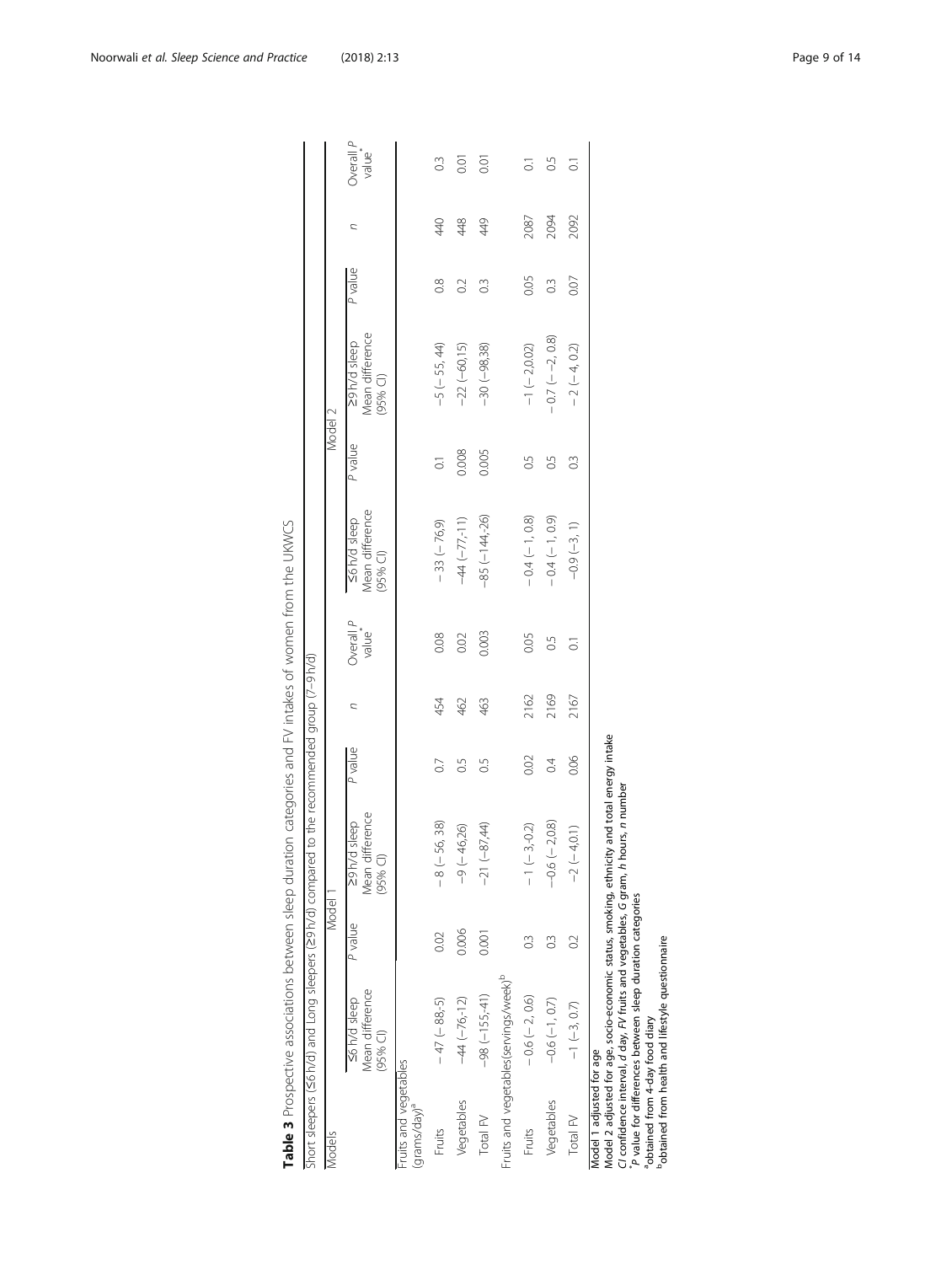<span id="page-9-0"></span>

associations were found between sleep duration and fruit and vegetable biomarkers except for plasma vitamin C that was lower in SS compared with RS (Table [2.](#page-6-0)). Fruit and vegetable intakes differed between sleep duration categories indicating that sleep duration may predict fruit and vegetable consumption. Although there is poor agreement between both assessment methods of fruit and vegetable intakes (4-day diaries and questionnaires) (Day et al. [2001\)](#page-12-0) and dissimilar characteristics between women from Phase 2 and the Snacking Sub-study (Additional file [1:](#page-11-0) Table S1), the results remained consistent with SS and LS consuming less fruits and vegetables compared with RS providing consistency for the observed associations. The cross-sectional and prospective associations between sleep duration and fruit and vegetable intakes were significantly non-linear with RS having the highest intakes compared to SS and LS as confirmed by the restricted cubic spline modelling. These results were supported with the non-linear association between sleep duration and plasma vitamin C shown in the restricted cubic spline model (Additional file [1](#page-11-0): Figure S2). Collectively, these findings suggest that among UK women RS have the highest intakes of fruits and vegetables compared to both SS and LS.

Our findings for UK women are in line with several cross-sectional studies from other countries (Xiao et al. [2016;](#page-13-0) Kim et al. [2011;](#page-12-0) Patterson et al. [2016](#page-13-0); Mossavar-Rahmani et al. [2015\)](#page-13-0). Among American women within 5 years of childbirth, LS  $(≥ 9 h)$  had lower quality diet, lower consumption of total fruit and whole fruit compared to adequate sleepers (Xiao et al. [2016](#page-13-0)). Similarly, a study of 27,983 women from the USA or Puerto Rico showed that women with long sleep durations ( $\geq 10$  h) compared to shorter  $(< 6 h)$  were less likely to eat during conventional

eating hours and more likely to snack which was related to lower intakes of fruit and vegetable (Kim et al. [2011](#page-12-0)). A cross-sectional study conducted with 439,933 adults in the UK Biobank project assessing fruit and vegetable intakes in the previous year by asking how many pieces of fresh fruit participants ate per day and how many heaped table-spoons of vegetables participants ate on average per day (Patterson et al. [2016](#page-13-0)) whereas, our study assessed fruit and vegetable intakes using the 4-day food diaries. Their results were consistent with some of the findings in this study; longer sleep duration (≥9 h) was negatively associated with daily fruit intake and positively associated with vegetable intake unlike our results that found an inverse u-shaped association in vegetable intake between sleep duration groups. Although the UKWCS does not represent the UK population, the results were consistent with our recent analyses conducted between sleep duration and fruit and vegetable intakes using the more recent National Diet and Nutrition Survey (NDNS) aiming to be representative of both men and women in the UK population (Noorwali et al. [2018\)](#page-13-0). SS and LS had lower intakes of fruit and total fruit and vegetable (grams/day) compared with RS. The NDNS results showed SS having lower levels of plasma fruit and vegetable biomarkers compared with RS whereas this study only found lower levels of plasma vitamin C however, biomarker data ( $n = 145$ ) was low compared to the number of participants with 4 day diaries ( $n = 12,159$ ) and may be the reason of why no other associations were found between sleep duration and biomarkers. These results were supported by Beydoun et al. among US adults however, sleep measures were the outcomes (Beydoun et al. [2014\)](#page-12-0). When SS (5–6 h) were compared to normal sleepers (7–8 h), total carotenoid concentration was linked to increased risk of short sleep.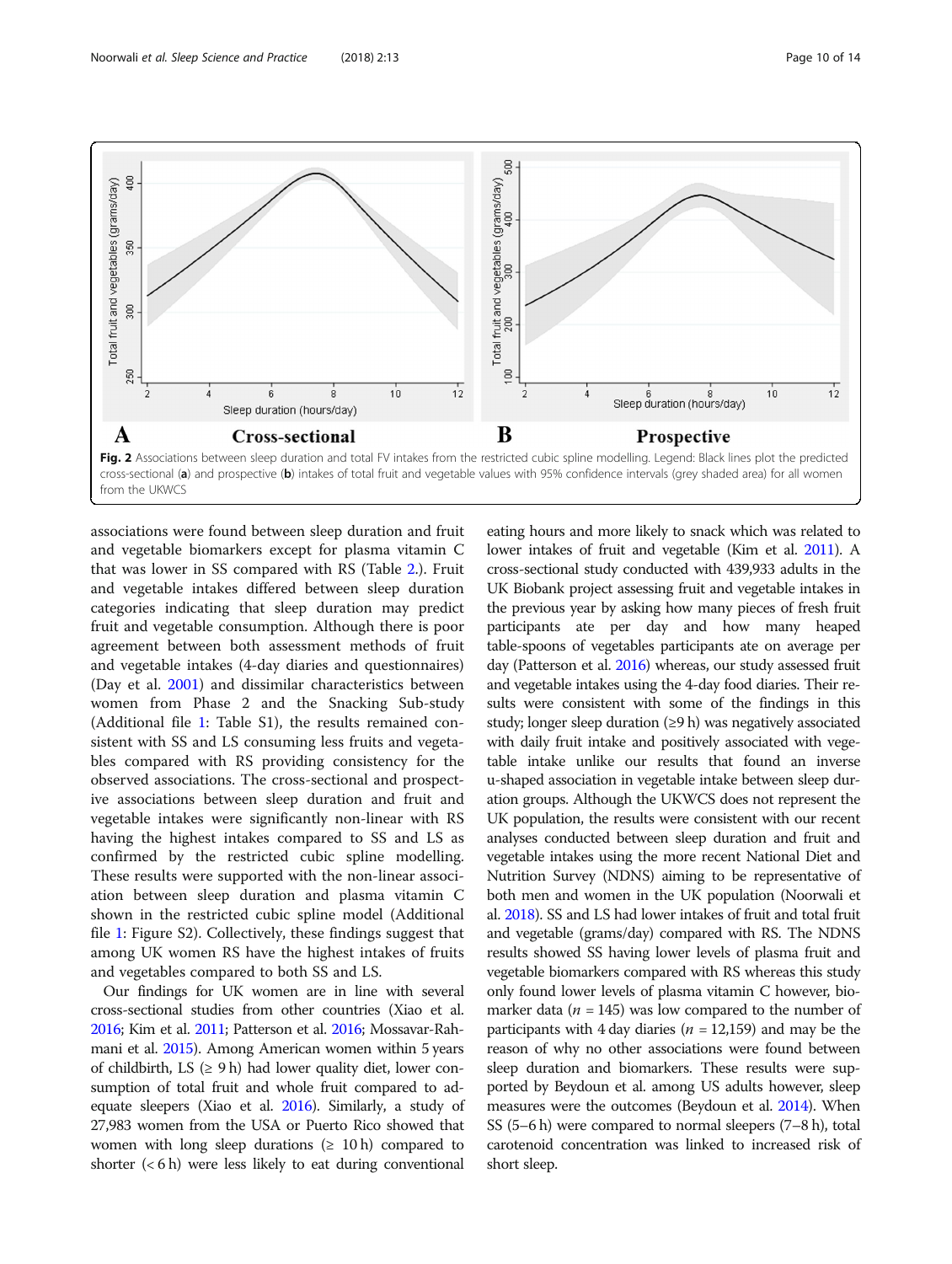Several cross-sectional studies reported low consumption of fruits and vegetables in SS only (Haghighatdoost et al. [2012;](#page-12-0) Stamatakis and Brownson [2008;](#page-13-0) Komada et al. [2017](#page-12-0); Duke et al. [2017\)](#page-12-0) whereas we also found lower fruit and vegetable intakes in LS. This might be explained by differences in methods of dietary assessment between studies such as food frequency questionnaires (Haghighatdoost et al. [2012\)](#page-12-0), brief diet history questionnaire (Komada et al. [2017\)](#page-12-0) or self-report of fruit and vegetable consumption in the previous month (Stamatakis and Brownson [2008](#page-13-0); Duke et al. [2017](#page-12-0)). The UKWCS used a four-day food diary which is considered a better estimate of average intakes compared to other dietary assessment methods and was also used in the NDNS (Noorwali et al. [2018\)](#page-13-0). Furthermore, different population characteristics such as sex, region (Nowakowski et al. [2013;](#page-13-0) Tang et al. [2017\)](#page-13-0) and genes (Tang et al. [2017](#page-13-0); Dashti et al. [2015b\)](#page-12-0) need to be considered in comparison to the UKWCS results. Sex differences in sleep are mainly driven by biological factors and hormonal differences (Nowakowski et al. [2013](#page-13-0)). This study was conducted in middle-aged women only that may have undergone distinct hormonal and physical changes at specific time points such as puberty (Hagenauer et al. [2009](#page-12-0)), pregnancy (Hedman et al. [2002\)](#page-12-0), menopause and menstrual cycle phase (LeRoux et al. [2014](#page-12-0)) that may have impacts on their sleep. However, it is important to note that our sample are more health conscious given the number of vegetarians and the professional socio-economic status as shown in the descriptive table (Table [1.](#page-5-0)) compared to the general population. Collectively, these conflicting results may be due to different categorization of sleep duration (Dashti et al. [2015a](#page-12-0)). Therefore, this study used the restricted cubic splines models with sleep duration as a continuous variable.

The prospective non-linear association in this study confirmed the cross-sectional non-linear association in the UKWCS and the NDNS (Noorwali et al. [2018\)](#page-13-0) with RS having the highest intakes of fruit and vegetable compared with SS and LS. However, it is important to note that the presented study needs further confirmation due to the methodologies used in this study. Sleep duration was based on self-report and the dietary assessment method was not validated and does not represent a typical week. Larger prospective and interventional studies are required to support our results using objective assessment methods of sleep measures and a validated dietary assessment tool that represents a typical week (e.g. 7-day food diary) instead of 4 consequent days that included weekends which differ in dietary intakes compared to weekdays (Yang et al. [2014;](#page-13-0) An [2016\)](#page-12-0) . In addition, further research is essential to understand the mechanisms underlying the association of RS having the highest intakes of fruit and vegetable.

Several mechanisms may underlie the association between SS and LS having low intakes of fruit and vegetable in this study (Dashti et al. [2015a;](#page-12-0) Chaput [2014](#page-12-0); Lundahl and Nelson [2015](#page-13-0); Tan et al. [2018](#page-13-0)), although not measured in this study. These mechanisms include hormonal (such as ghrelin and leptin) (Dashti et al. [2015a](#page-12-0); Lundahl and Nelson [2015](#page-13-0)) and behavioral (Chaput [2014](#page-12-0); Lundahl and Nelson [2015\)](#page-13-0) (preference for energy dense foods) changes that lead to low intakes of fruits and vegetables. Recently, long sleep duration is proposed to impair energy metabolism and increase the risk of obesity and type 2 diabetes through possible mechanisms including poor sleep quality, sedentary lifestyle, unhealthy dietary choices and desynchrony between circadian and behavioral states related to exposure of evening artificial light that may delay circadian phase and sleep onset (Tan et al. [2018\)](#page-13-0). Similarly, longer sleep durations have been associated with increased mortality and incident of cardiovascular disease in a dose-response meta-analyses (Jike et al. [2018](#page-12-0)) .

Several experimental sleep restriction studies in healthy adults (Markwald et al. [2013\)](#page-13-0) and at risk of obesity adults (Tasali et al. [2014](#page-13-0)) reported lower fat and carbohydrate intake when transitioned from sleep restriction to adequate sleep (Markwald et al. [2013](#page-13-0)) and lower overall appetite and desire for energy-dense food when sleep was extended to 8.5 h for 2 weeks (Tasali et al. [2014\)](#page-13-0). Additionally, a recent randomized controlled pilot study suggested the feasibility of sleep extension intervention in habitually SS free-living adults (Al Khatib et al. [2018\)](#page-12-0). The results showed decreased intake of free sugars in the intervention group (4 weeks) compared to control which provides insight that sleep extension has an impact on dietary intakes. The previous experimental studies extended sleep duration to the recommended hours however, current evidence suggests that long sleep duration have similar effects on diet as lack of sleep (Frank et al. [2017](#page-12-0); Tan et al. [2018\)](#page-13-0) which was observed in the results of this study. It seems a public health message to increase sleep may not have the desired effect if adults sleeping the recommended hours move towards long sleep duration (Tan et al. [2018](#page-13-0)). Long-intervention studies comparing SS and LS with RS are required for a deeper understanding of the interactions between sleep and fruit and vegetable intakes. On the other hand, sleep is promoted by foods that have an impact on the availability of tryptophan and the synthesis of serotonin and melatonin (Peuhkuri et al. [2012\)](#page-13-0). Some studies indicated that tart cherries (Pigeon et al. [2010](#page-13-0)) and kiwifruits (Lin et al. [2011\)](#page-12-0) promote sleep due to their high content of antioxidants and serotonin providing insight to the relationship between sleep and diet being potentially bi-directional (Frank et al. [2017\)](#page-12-0) .

According to The Sleep council, sleep duration have been declining with 70% of UK adults sleeping less than 7 h per night (The Great British bedtime report [n.d.](#page-13-0)) and only 30% of UK adults met the 5-a-day recommendation according to Public Health England (National Diet and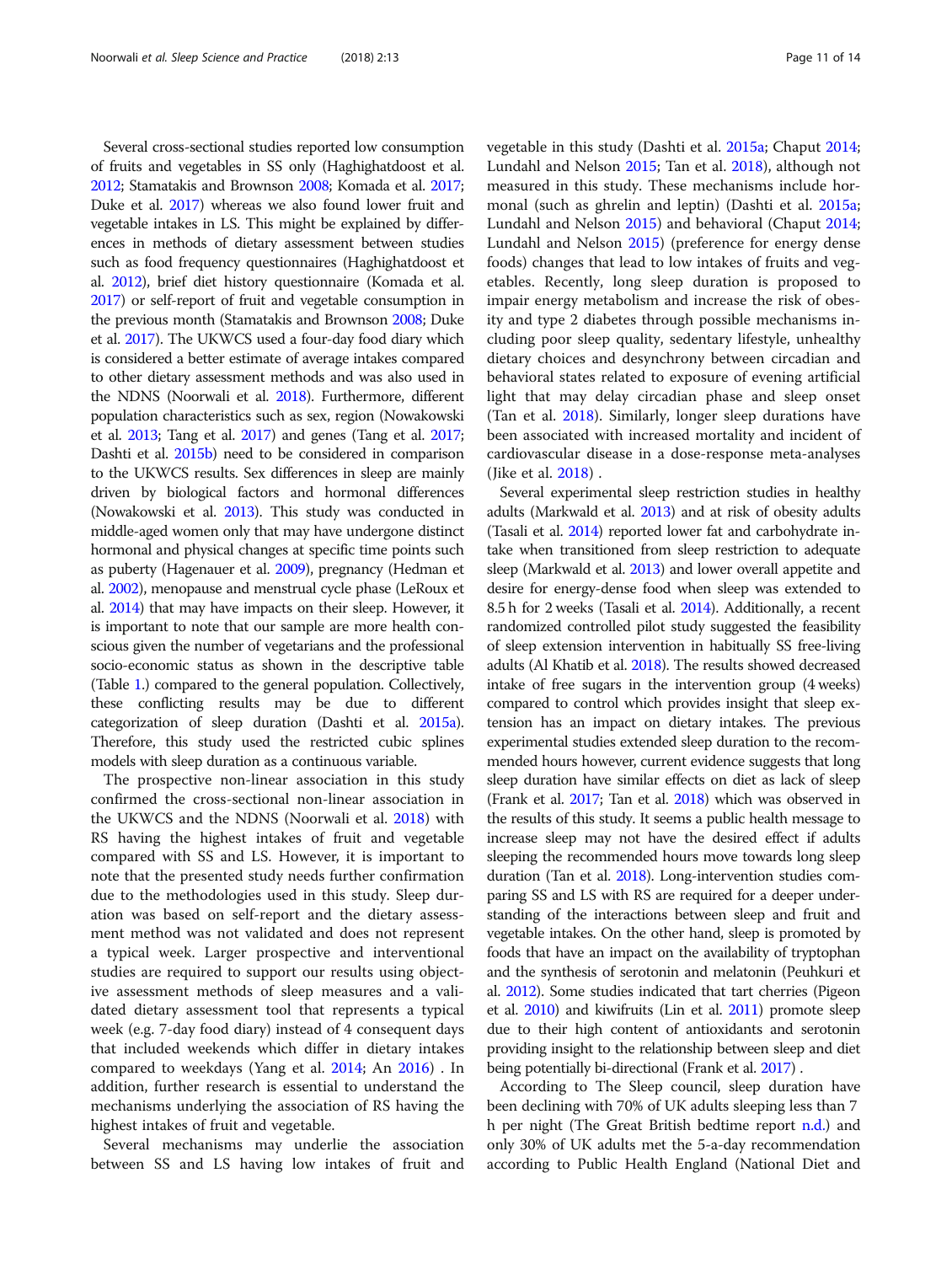<span id="page-11-0"></span>Nutrition Survey Results from years 1, 2, 3 and 4 (combined) of the Rolling Programme (2008/2009–2011/2012) [n.d.](#page-13-0); National Diet and Nutrition Survey Results from years 7 and 8 (combined) of the Rolling Programme (2014/2015 to 2015/2016) [n.d.\)](#page-13-0). These trends highlight the importance of translating the scientific evidence focusing on the relationship between sleep and diet into practical messages that can help the public to prevent chronic diseases. More information on the integral relationship between sleep and diet may be included in national dietary guidelines for different populations to enhance healthy lifestyle recommendations. If our results are confirmed by interventional studies, the relationship between sleep and fruit and vegetable consumption can be incorporated in weight-loss programs and those that target improvement in overall health (Frank et al. [2017](#page-12-0)).

### Strengths and limitations

This study has several limitations that need to be considered when interpreting the results. Diet was assessed using 4-day food diaries starting on a particular day (Friday, Saturday or Sunday) to obtain a range of days of the week however, these days are not representative of a typical week. The self-report of sleep duration was based on memory which could lead to over-reporting (Lauderdale et al. [2008](#page-12-0)) and no questions regarding sleep disorders or parameters were included. Further limitations include lack of consideration of other factors of sleep that may have an impact on the relationship between sleep and fruit and vegetable intakes such as sleep quality (Katagiri et al. [2014](#page-12-0); Hoefelmann et al. [2012\)](#page-12-0), sleep timing (Golley et al. [2013](#page-12-0)) and chronotype (Bei et al. [2016;](#page-12-0) Patterson et al. [2016](#page-13-0)). Other factors include daytime and night time light exposure (Potter et al. [2016\)](#page-13-0), shift work (Potter et al. [2016](#page-13-0)), daytime napping was also not considered in this study and seasonal variation (Allebrandt et al. [2014](#page-12-0)) that may affect sleep duration. The smaller number of participants in the prospective analyses was a further limitation. On the other hand, our analyses has several strengths. The UKWCS is a large prospective cohort which includes health-conscious women with a wide diversity in dietary intakes and a large number of participants were included in the cross-sectional analyses which facilitates in clarifying the associations between sleep duration and fruit and vegetable intakes. Furthermore, to our knowledge this is the first study that had investigated the prospective associations between sleep duration and fruit and vegetable intakes.

# Conclusion

Evidence from this study suggest that a sub-group of UK women sleeping the recommended 7–9 h/d had the highest intakes of fruit and vegetable compared with SS

and LS indicating that sleep duration may predict the intake of fruits and vegetables. Our findings support the accumulating evidence showing an important contribution of sleep duration to dietary intake.

# Additional file

[Additional file 1:](https://doi.org/10.1186/s41606-018-0032-0) Sensitivity analyses. (DOCX 712 kb)

### Abbreviations

d: Day; DANTE: Diet and Nutrition Tool for Evaluation; FV: Fruits and vegetables; g: Grams; h: Hours; LS: Long sleepers; NSP: Non-starch polysaccharide; RS: Recommended sleepers; SES: Socio-economic status; SS: Short sleepers; UKWCS: United Kingdom Women's Cohort study

#### Acknowledgments

We thank participants of the UKWCS for their time and cooperation and Dr. Darren Greenwood for his advice on the statistical analyses.

### Funding

E.A.N is in receipt of a scholarship from Umm Al-Qura University, Makkah, Saudi Arabia. J.E.C was funded by [The UK Medical Research Council] grant number [MR/L02019X/1]]. Funders had no role in the design of the study, collection, analysis, and interpretation of results and in writing the manuscript.

#### Availability of data and materials

The datasets used and/or analysed during the current study are available from the corresponding author on reasonable request.

### Authors' contributions

EAN conceptualized and designed the study, curated data, analyzed the data, interpreted the results and wrote the manuscript. LJH had a role in the study design, interpretation of results and manuscript editing and revision. JEC had a role in the study design, interpretation of results and manuscript editing and revision. All authors read and approved the final manuscript.

#### Ethics approval and consent to participate

Ethical approval was granted at its initiation in 1993 (Research Ethics Committee reference number is 15/YH/0027). The National Research Ethics Committee for Yorkshire and the Humber, Leeds East has now taken on responsibility for the ongoing cohort.

#### Consent for publication

Not applicable.

### Competing interests

J.E.C. is a director of the University of Leeds spin out company Dietary Assessment.

### Publisher's Note

Springer Nature remains neutral with regard to jurisdictional claims in published maps and institutional affiliations.

#### Author details

<sup>1</sup>Nutrition Epidemiology Group, School of Food Science and Nutrition University of Leeds, Leeds LS2 9JT, UK. <sup>2</sup>Department of Clinical Nutrition, Faculty of Applied Medical Sciences, Umm Al-Qura University, Makkah, Saudi Arabia. <sup>3</sup>Division of Clinical and Population Sciences, Leeds Institute of Cardiovascular and Metabolic Medicine, School of Medicine, University of Leeds, Leeds LS2 9JT, UK.

# Received: 3 August 2018 Accepted: 12 November 2018 Published online: 03 December 2018

### References

Adams TB, Colner W. The association of multiple risk factors with fruit and vegetable intake among a nationwide sample of college students. J Am Coll Heal. 2008;56(4):455–61 <https://doi.org/10.3200/JACH.56.44.455-464>.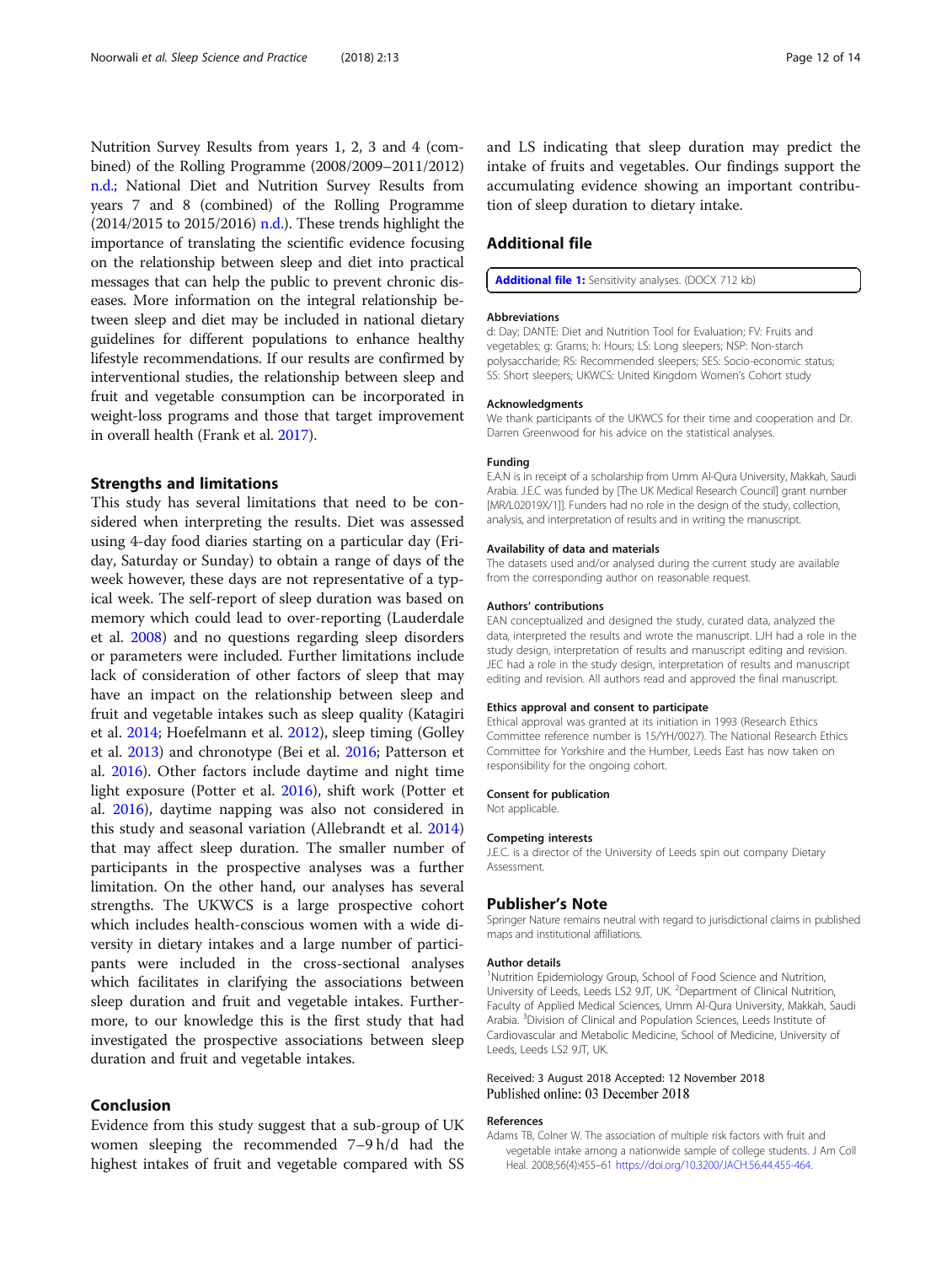- <span id="page-12-0"></span>Al Khatib HK, Hall WL, Creedon A, et al. Sleep extension is a feasible lifestyle intervention in free-living adults who are habitually short sleepers: a potential strategy for decreasing intake of free sugars? A randomized controlled pilot study. Am J Clin Nutr. 2018;107(1):43–53 [https://doi.org/](https://doi.org/10.1093/ajcn/nqx030) [10.1093/ajcn/nqx030](https://doi.org/10.1093/ajcn/nqx030).
- Al-Delaimy WK, Slimani N, Ferrari P, et al. Plasma carotenoids as biomarkers of intake of fruits and vegetables: ecological-level correlations in the European prospective investigation into Cancer and nutrition (EPIC). Eur J Clin Nut. 2005:1397–408. [https://doi.org/10.1038/sj.ejcn.1602253.](https://doi.org/10.1038/sj.ejcn.1602253)
- Allebrandt KV, Teder-Laving M, Kantermann T, et al. Chronotype and sleep duration: the influence of season of assessment. Chronobiol Int. 2014;31(5): 731–40 <https://doi.org/10.3109/07420528.2014.901347>.
- An R. Weekend-weekday differences in diet among U.S. adults, 2003-2012. Ann Epidemiol. 2016;26(1):57–65 <https://doi.org/10.1016/j.annepidem.2015.10.010>.
- Aune D, Giovannucci E. Boffetta et al. fruit and vegetable intake and the risk of cardiovascular disease, total cancer and all-cause mortality–a systematic review and dose-response meta-analysis of prospective studies. Int J Epidemiol. 2016;46(3):1029–56 [https://doi.org/10.1093/ije/dyw319.](https://doi.org/10.1093/ije/dyw319)
- Beebe DW, Simon S, Summer S, Hemmer S, Strotman D, Dolan LM. Dietary intake following experimentally restricted sleep in adolescents. Sleep. 2013;36(6): 827–34 <https://doi.org/10.5665/sleep.2704>.
- Bei B, Wiley JF, Trinder J, Manber R. Beyond the mean: a systematic review on the correlates of daily intraindividual variability of sleep/wake patterns. Sleep Med Rev. 2016;28:108–24 [https://doi.org/10.1016/j.smrv.2015.06.003.](https://doi.org/10.1016/j.smrv.2015.06.003)
- Beydoun MA, Gamaldo AA, Canas JA, et al. Serum nutritional biomarkers and their associations with sleep among US adults in recent national surveys. PLoS One. 2014;9(8):e103490 <https://doi.org/10.1371/journal.pone.0103490>.
- Cade JE, Burley VJ, Alwan NA. Cohort profile: the UK Women's cohort study (UKWCS). Int J Epidemiol. 2015;46(2):e11 <https://doi.org/10.1093/ije/dyv173>.
- Cappuccio FP, Cooper D, D'Elia L, Strazzullo P, Miller MA. Sleep duration predicts cardiovascular outcomes: a systematic review and meta-analysis of prospective studies. Eur Heart J. 2011;32(12):1484–92 [https://doi.org/](https://doi.org/10.1093/eurheartj/ehr007) [10.1093/eurheartj/ehr007](https://doi.org/10.1093/eurheartj/ehr007).
- Cappuccio FP, D'Elia L, Strazzullo P, Miller MA. Sleep duration and all-cause mortality: a systematic review and meta-analysis of prospective studies. Sleep. 2010;33(5):585–92 <https://doi.org/10.1093/sleep/33.5.585>.
- Chaput JP. Sleep patterns, diet quality and energy balance. Physiol Behav. 2014; 134:86–91 <https://doi.org/10.1016/j.physbeh.2013.09.006>.
- Chaput JP, Despres JP, Bouchard C, Tremblay A. Association of sleep duration with type 2 diabetes and impaired glucose tolerance. Diabetologia. 2007; 50(11):2298–304 [https://doi.org/10.1007/s00125-007-0786-x.](https://doi.org/10.1007/s00125-007-0786-x)
- Crawley H. Food portion sizes. 2nd ed. London: HMSO; 1993.
- Dahm CC, Keogh RH, Spencer EA, Greenwood DC, Key TJ, Fentiman IS, et al. Dietary fiber and colorectal cancer risk: a nested case-control study using food diaries. J Natl Cancer Inst. 2010;102:614–26.
- Dashti HS, Follis JL, Smith CE, et al. Habitual sleep duration is associated with BMI and macronutrient intake and may be modified by CLOCK genetic variants. Am J Clin Nutr. 2015b;101(1):135–43 [https://doi.org/10.3945/ajcn.114.095026.](https://doi.org/10.3945/ajcn.114.095026)
- Dashti HS, Scheer FA, Jacques PF, Lamon-Fava S, Ordovas JM. Short sleep duration and dietary intake: epidemiologic evidence, mechanisms, and health
- implications. Adv Nutr. 2015a;6(6):648–59 <https://doi.org/10.3945/an.115.008623>. Dauchet L, Amouyel P, Dallongeville J. Fruit and vegetable consumption and risk of stroke: a meta-analysis of cohort studies. Neurology. 2005;65(8):1193–7
- [https://doi.org/10.1212/01.wnl.0000180600.09719.53.](https://doi.org/10.1212/01.wnl.0000180600.09719.53) Day N, McKeown N, Wong M, Welch A, Bingham S. Epidemiological assessment of diet: a comparison of a 7-day diary with a food frequency questionnaire
- using urinary markers of nitrogen, potassium and sodium. Int J Epidemiol. 2001;30(2):309–17 <https://doi.org/10.1093/ije/30.2.309>.
- Duke CH, Williamson JA, Snook KR, Finch KC, Sullivan KL. association between fruit and vegetable consumption and sleep quantity in pregnant women. Matern Child Health J. 2017;21(5):996–73 <https://doi.org/10.1007/s10995-016-2247-y>.
- Frank S, Gonzalez K, Lee-Ang L, Young MC, Tamez M, Mattei J. Diet and sleep physiology: public health and clinical implications. Front Neurol. 2017;8:393 [https://doi.org/10.3389/fneur.2017.00393.](https://doi.org/10.3389/fneur.2017.00393)
- Garaulet M, Ortega FB, Ruiz JR, et al. Short sleep duration is associated with increased obesity markers in European adolescents: effect of physical activity and dietary habits. The HELENA study. Int J Obes (Lond). 2011;35(10):1308– 17. <https://doi.org/10.1038/ijo.2011.149>.
- Golley RK, Maher CA, Matricciani L, Olds TS. Sleep duration or bedtime? Exploring the association between sleep timing behaviour, diet and BMI in children and adolescents. Int J Obes. 2013;37(4):546–51. [https://doi.org/10.1038/ijo.2012.212.](https://doi.org/10.1038/ijo.2012.212)
- Grandner MA, Patel NP, Jean-Louis G, et al. Sleep-related behaviors and beliefs associated with race/ethnicity in women. J Natl Med Assoc. 2013;105(1):4–15 [https://doi.org/10.1016/S0027-9684\(](https://doi.org/10.1016/S0027-9684)15)30080-8.
- Greenwood DC, Cade JE, White K, Burley VJ, Schorah CJ. The impact of high nonstarch polysaccharide intake on serum micronutrient concentrations in a cohort of women. Public Health Nutr. 2004;7(4):543–8 [https://doi.org/10.](https://doi.org/10.1079/PHN2003571) [1079/PHN2003571](https://doi.org/10.1079/PHN2003571).
- Hagenauer MH, Perryman JI, Lee TM, Carskadon MA. Adolescent changes in the homeostatic and circadian regulation of sleep. Dev Neurosci. 2009;31(4):276–84.
- Haghighatdoost F, Karimi G, Esmaillzadeh A, Azadbakht L. Sleep deprivation is associated with lower diet quality indices and higher rate of general and central obesity among young female students in Iran. Nutrition. 2012;28(11–12):1146–50 [https://doi.org/10.1016/j.nut.2012.04.015.](https://doi.org/10.1016/j.nut.2012.04.015)
- Harrell F. Regression modeling strategies: with applications to linear models, logistic regression, and survival analysis. 1st ed. New York: Springer; 2001.
- He FJ, Nowson CA, Lucas M, MacGregor GA. Increased consumption of fruit and vegetables is related to a reduced risk of coronary heart disease: metaanalysis of cohort studies. J Hum Hypertens. 2007;21(9):717–28. [https://doi.](https://doi.org/10.1038/sj.jhh.1002212) [org/10.1038/sj.jhh.1002212](https://doi.org/10.1038/sj.jhh.1002212).
- He FJ, Nowson CA, MacGregor GA. Fruit and vegetable consumption and stroke: meta-analysis of cohort studies. Lancet. 2006;367(9507):320–6 [https://doi.org/](https://doi.org/10.1016/S0140-6736) [10.1016/S0140-6736](https://doi.org/10.1016/S0140-6736)(06)68069-0.
- Hedman C, Pohjasvaara T, Tolonen U, Suhonen-Malm AS, Myllyla VV. Effects of pregnancy on mothers' sleep. Sleep Med. 2002;3(1):37–42.
- Hirshkowitz M, Whiton K, Albert SM, et al. National Sleep Foundation's sleep time duration recommendations: methodology and results summary. Sleep Health. 2015;1(1):40–3 <https://doi.org/10.1016/j.sleh.2014.12.010>.
- Hoefelmann LP, Lopes Ada S, Silva KS, Silva SG, Cabral LG, Nahas MV. Lifestyle, self-reported morbidities, and poor sleep quality among Brazilian workers. Sleep Med. 2012;13(9):1198–201 [https://doi.org/10.1016/](https://doi.org/10.1016/j.sleep.2012.05.009) [j.sleep.2012.05.009](https://doi.org/10.1016/j.sleep.2012.05.009).
- Holland B, et al. McCance & Widdowson's The Composition of Foods. 5th ed. London: Royal Society of Chemistry and ministry of agriculture, Fisheries and Food; 1991.
- Hu D, Huang J, Wang Y, Zhang D, Qu Y. Fruits and vegetables consumption and risk of stroke: a meta-analysis of prospective cohort studies. Stroke. 2014; 45(6):1613–9 <https://doi.org/10.1161/STROKEAHA.114.004836>.
- Imaki M, Hatanaka Y, Ogawa Y, Yoshida Y, Tanada S. An epidemiological study on relationship between the hours of sleep and life style factors in Japanese factory workers. J Physiol Anthropol Appl Hum Sci. 2002;21(2):115–20 [https://](https://doi.org/10.2114/jpa.21.115) [doi.org/10.2114/jpa.21.115](https://doi.org/10.2114/jpa.21.115).
- Jaehne A, Unbehaun T, Feige B, Lutz UC, Batra A, Riemann D. How smoking affects sleep: a polysomnographical analysis. Sleep Med. 2012;13(10):1286–92 [https://doi.org/10.1016/j.sleep.2012.06.026.](https://doi.org/10.1016/j.sleep.2012.06.026)
- Jike M, Itani O, Watanabe N, Buysse DJ, Kaneita Y. Long sleep duration and health outcomes: a systematic review, meta-analysis and meta-regression. Sleep Med Rev. 2018;39:25–36 [https://doi.org/10.1016/j.smrv.2017.06.011.](https://doi.org/10.1016/j.smrv.2017.06.011)
- Katagiri R, Asakura K, Kobayashi S, Suga H, Sasaki S. Low intake of vegetables, high intake of confectionary, and unhealthy eating habits are associated with poor sleep quality among middle-aged female Japanese workers. J Occup Health. 2014;56(5):359–68 <https://doi.org/10.1539/joh.14-0051-OA>.
- Kim S, DeRoo LA, Sandler DP. Eating patterns and nutritional characteristics associated with sleep duration. Public Health Nutr. 2011;14(5):889–95 [https://](https://doi.org/10.1017/S136898001000296X) [doi.org/10.1017/S136898001000296X.](https://doi.org/10.1017/S136898001000296X)
- Knutson KL, Spiegel K, Penev P, Van Cauter E. The metabolic consequences of sleep deprivation. Sleep Med Rev. 2007;11(3):163–78 [https://doi.org/10.](https://doi.org/10.1016/j.smrv.2007.01.002) [1016/j.smrv.2007.01.002.](https://doi.org/10.1016/j.smrv.2007.01.002)
- Komada Y, Narisawa H, Ueda F, et al. Relationship between self-reported dietary nutrient intake and self-reported sleep duration among Japanese adults. Nutrients. 2017;9(2):E134. [https://doi.org/10.3390/nu9020134.](https://doi.org/10.3390/nu9020134)
- Kruger AK, Reither EN, Peppard PE, Krueger PM, Hale L. Do sleep-deprived adolescents make less-healthy food choices? Br J Nutr. 2014;111(10): 1898–904 [https://doi.org/10.1017/S0007114514000130.](https://doi.org/10.1017/S0007114514000130)
- Lauderdale DS, Knutson KL, Yan LL, Liu K, Rathouz PJ. Self-reported and measured sleep duration: how similar are they? Epidemiology. 2008;19(6): 838–45. <https://doi.org/10.1097/EDE.0b013e318187a7b0>.
- LeRoux A, Wright L, Perrot T, Rusak B. Impact of menstrual cycle phase on endocrine effects of partial sleep restriction in healthy women. Psychoneuroendocrinology. 2014;49:34–46 <https://doi.org/10.1016/j.psyneuen.2014.06.002>.
- Lin HH, Tsai PS, Fang SC, Liu JF. Effect of kiwifruit consumption on sleep quality in adults with sleep problems. Asia Pac J Clin Nutr. 2011;20(2):169–74. [https://](https://doi.org/10.6133/apjcn.2011.20.2.05) [doi.org/10.6133/apjcn.2011.20.2.05](https://doi.org/10.6133/apjcn.2011.20.2.05).